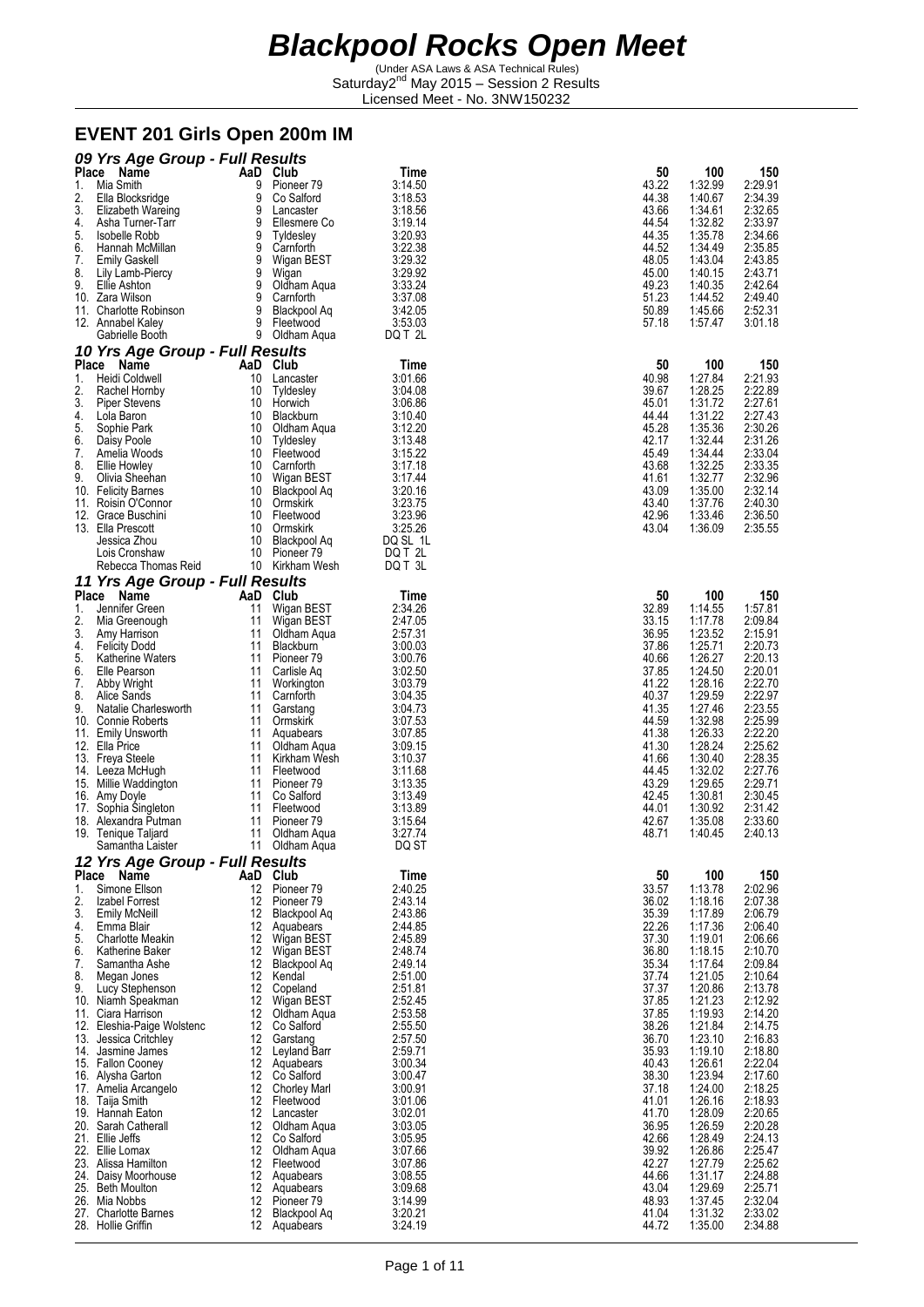(Under ASA Laws & ASA Technical Rules) Saturday2<sup>nd</sup> May 2015 - Session 2 Results Licensed Meet - No. 3NW150232

|       |                                      |     |                       | בוטטווטטש ויוטטו | ,,,,,,,,,,,,,,,,, |       |         |         |
|-------|--------------------------------------|-----|-----------------------|------------------|-------------------|-------|---------|---------|
|       | 29. Emily Dorrington                 | 12  | Aquabears             | 3:37.99          |                   | 48.52 | 1:41.05 | 2:51.05 |
|       | Alex Stead                           | 12  | Aquabears             | DQ T 1L          |                   |       |         |         |
|       | 13 Yrs Age Group - Full Results      |     |                       |                  |                   |       |         |         |
| Place | Name                                 | AaD | Club                  | Time             |                   | 50    | 100     | 150     |
| 1.    | Daisy Jones                          | 13  | Biddulph              | 2:38.72          |                   | 36.05 | 1:16.68 | 2:02.38 |
| 2.    | Ella Bergin-Williams                 | 13  | Oldham Aqua           | 2:38.92          |                   | 33.68 | 1:14.97 | 2:03.03 |
| 3.    | Ruby Jones                           | 13  | Oldham Agua           | 2:40.23          |                   | 33.22 | 1:15.64 | 2:03.35 |
| 4.    | Ellie Ward                           | 13  | Pioneer <sub>79</sub> | 2:42.81          |                   | 36.92 | 1:17.44 | 2:06.35 |
| 5.    | Amelia MacLaren                      | 13  | Co Salford            | 2:44.49          |                   | 34.89 | 1:19.46 | 2:08.48 |
| 6.    | Sydnie Bairstow                      | 13  | Blackpool Aq          | 2:44.54          |                   | 34.89 | 1:18.06 | 2:08.63 |
| 7.    | Katie Richardson                     | 13  | Oldham Agua           | 2:44.62          |                   | 35.03 | 1:17.67 | 2:05.87 |
| 8.    | Fern McGovern                        | 13  | Blackpool Aq          | 2:48.12          |                   | 36.78 | 1:17.14 | 2:10.62 |
| 9.    | <b>Emily Sharpe</b>                  | 13  | Pioneer <sub>79</sub> | 2:48.46          |                   | 36.47 | 1:17.77 | 2:08.66 |
| 10.   | Jodie Beck                           | 13  | Blackburn             | 2:49.58          |                   | 37.94 | 1:19.63 | 2:09.98 |
| 11.   | Lydia Denby                          | 13  | Carnforth             | 2:50.23          |                   | 35.90 | 1:20.46 | 2:10.82 |
| 12.   | Tallula Hughes                       | 13  | <b>Bolton</b>         | 2:52.11          |                   | 37.36 | 1:21.81 | 2:12.34 |
| 13.   | <b>Charlotte Bacon</b>               | 13  | Oldham Aqua           | 2:57.09          |                   | 36.97 | 1:21.19 | 2:15.77 |
| 14.   | <b>Catherine Corless</b>             | 13  | Aquabears             | 2:58.47          |                   | 41.83 | 1:26.03 | 2:18.76 |
|       | 14 Yrs Age Group - Full Results      |     |                       |                  |                   |       |         |         |
| Place | Name                                 | AaD | Club                  | Time             |                   | 50    | 100     | 150     |
| 1.    | Shona McGreevy                       | 14  | Fleetwood             | 2:33.33          |                   | 32.45 | 1:12.78 | 1:57.65 |
| 2.    | Olivia Nicholls                      | 14  | Pioneer 79            | 2:35.13          |                   | 34.52 | 1:13.47 | 1:59.57 |
| 3.    | Aimee Banks                          | 14  | Carnforth             | 2:40.44          |                   | 32.61 | 1:10.40 | 2:02.92 |
| 4.    | Chloe Davey                          | 14  | Oldham Aqua           | 2:42.42          |                   | 36.58 | 1:16.21 | 2:05.01 |
| 5.    | Holly Jones                          | 14  | Biddulph              | 2:44.97          |                   | 37.97 | 1:17.55 | 2:08.24 |
| 6.    | Abbie Hewitt                         | 14  | <b>Blackburn</b>      | 2:46.11          |                   | 36.05 | 1:18.29 | 2:08.34 |
| 7.    | Grace Taylor                         | 14  | Wigan BEST            | 2:47.32          |                   | 35.41 | 1:17.93 | 2:09.62 |
| 8.    | Arina Klujeva                        | 14  | Co Salford            | 2:50.16          |                   | 34.82 | 1:20.56 | 2:11.91 |
| 9.    | <b>Emily Barnes</b>                  | 14  | Blackpool Aq          | 3:09.59          |                   | 42.10 | 1:29.00 | 2:26.23 |
|       | Joanna Flowers                       | 14  | Blackpool Aq          | DQ T 3L          |                   |       |         |         |
|       | 15 Yrs/Over Age Group - Full Results |     |                       |                  |                   |       |         |         |
| Place | Name                                 | AaD | Club                  | Time             |                   | 50    | 100     | 150     |
| 1.    | Chloe Whatmough                      | 15  | Aquabears             | 2:41.35          |                   | 35.49 | 1:15.16 | 2:00.87 |
| 2.    | Amelia Sykes                         | 15  | Lancaster             | 2:46.99          |                   | 37.96 | 1:21.87 | 2:07.87 |
| 3.    | Amy Reay                             | 16  | Kendal                | 2:54.77          |                   | 37.65 | 1:20.74 | 2:12.97 |
| 4.    | Chloe Jackson                        | 15  | Ulverston             | 2:55.02          |                   | 35.32 | 1:19.24 | 2:12.32 |

#### **EVENT 202 Boys Open 50m Freestyle**

#### *09 Yrs Age Group - Full Results*

| Place | Name                            | AaD             | Club                | Time  |
|-------|---------------------------------|-----------------|---------------------|-------|
| 1.    | <b>Oliver Covill</b>            | 9               | Preston             | 34.37 |
| 2.    | McKennzie Ronson Horro          | 9               | Carnforth           | 35.97 |
|       | 3. Bailey Crowley               | 9               | Fleetwood           | 36.18 |
| 4.    | William Havers-Strong           | 9               | Pioneer 79          | 36.59 |
|       | 5. Aidan Duffin                 | 9               | Lancaster           | 37.90 |
|       | 6. Ashton Pharoah               | 9               | Barrow              | 37.94 |
| 7.    | Seth Edwards                    | 9               | Aquabears           | 38.00 |
| 8.    | James Hawtin                    | 9               | Garstang            | 38.35 |
|       | 9. Jack Collett                 | 9               | Carnforth           | 38.42 |
|       | 10. Bradley Slater              | 9               | Pioneer 79          | 38.90 |
|       | 11. Matthew Hall                | 9               | Workington          | 39.26 |
|       | 12. Haris Ali                   | 9               | Preston             | 39.77 |
|       | 13. Owain Heathcote-Jones       | 9               | Preston             | 40.39 |
|       | 14. Christopher Bamber          | 9               | Kirkham Wesh        | 40.57 |
|       | 15. Matthew Charlesworth        | 9               | Garstang            | 41.20 |
|       | 16. Anan Clarke                 | 9               | Carnforth           | 44.05 |
|       | 17. Joseph Parkinson            | 9               | <b>Chorley Marl</b> | 44.39 |
|       | 18. Adam Jones                  | 9               | Ulverston           | 46.48 |
|       | 19. Elliott Turner              | 9               | Blackpool Aq        | 46.81 |
|       | 10 Yrs Age Group - Full Results |                 |                     |       |
|       | Place Name                      | AaD Club        |                     | Time  |
| 1.    | Harry Robinson                  | 10              | Pioneer 79          | 31.82 |
| 2.    | Sam Gallagher                   | 10              | Barrow              | 32.16 |
| 3.    | Rhys Ashton                     | 10              | Carnforth           | 33.19 |
| 4.    | Spencer Cragg                   | $10-10$         | Blackburn           | 33.73 |
|       | 5. Ace Bower                    | 10              | Carnforth           | 34.55 |
| 6.    | Samuel Burton                   |                 | 10 Preston          | 34.85 |
| 7.    | Lucas Gornall                   |                 | 10 Preston          | 34.87 |
| 8.    | Adam Dickson                    | 10              | Aquabears           | 35.09 |
| 9.    | Jake Dawber                     | 10              | Wigan BEST          | 35.20 |
|       | 10. Samuel Fenton               |                 | 10 Pioneer 79       | 35.60 |
|       | 11. Daniel Gregory              | 10              | Horwich             | 35.71 |
|       | 12. Connor Hartley              | 10              | Aquabears           | 36.35 |
|       | 13. Jake Cooper                 | 10              | Pioneer 79          | 36.42 |
|       | 14. Tuncay Ozturk               | 10              | Fleetwood           | 36.48 |
|       | 15. Ryan Nunn                   | $10-10$         | Barrow              | 36.90 |
|       | 16. Finley Quayle               | 10              | Copeland            | 36.95 |
|       | 17. Dylan Price                 | 10 <sup>°</sup> | Lancaster           | 37.98 |
|       | 18. Joshua Latham               | 10              | Aquabears           | 38.24 |
|       | 19. Alex Tallon                 | 10              | Kendal              | 38.32 |
|       | 20. Joseph Holding              | 10              | Fleetwood           | 38.91 |
|       | 21. Daniel Fuggle               | 10              | Colne               | 38.92 |
|       | 22. Luke Jones                  |                 | 10 Fleetwood        | 39.18 |
|       | 23. Luke Rawcliffe              |                 | 10 Blackpool Aq     | 39.19 |
|       | 24. Luke Batty S9               | 10              | 10 Horwich          | 39.48 |
|       | 25. Declan McLoughlin           |                 | Blackpool Aq        | 40.75 |
|       | 26. Billy Testa-O'Neill         | 10              | Pioneer 79          | 45.22 |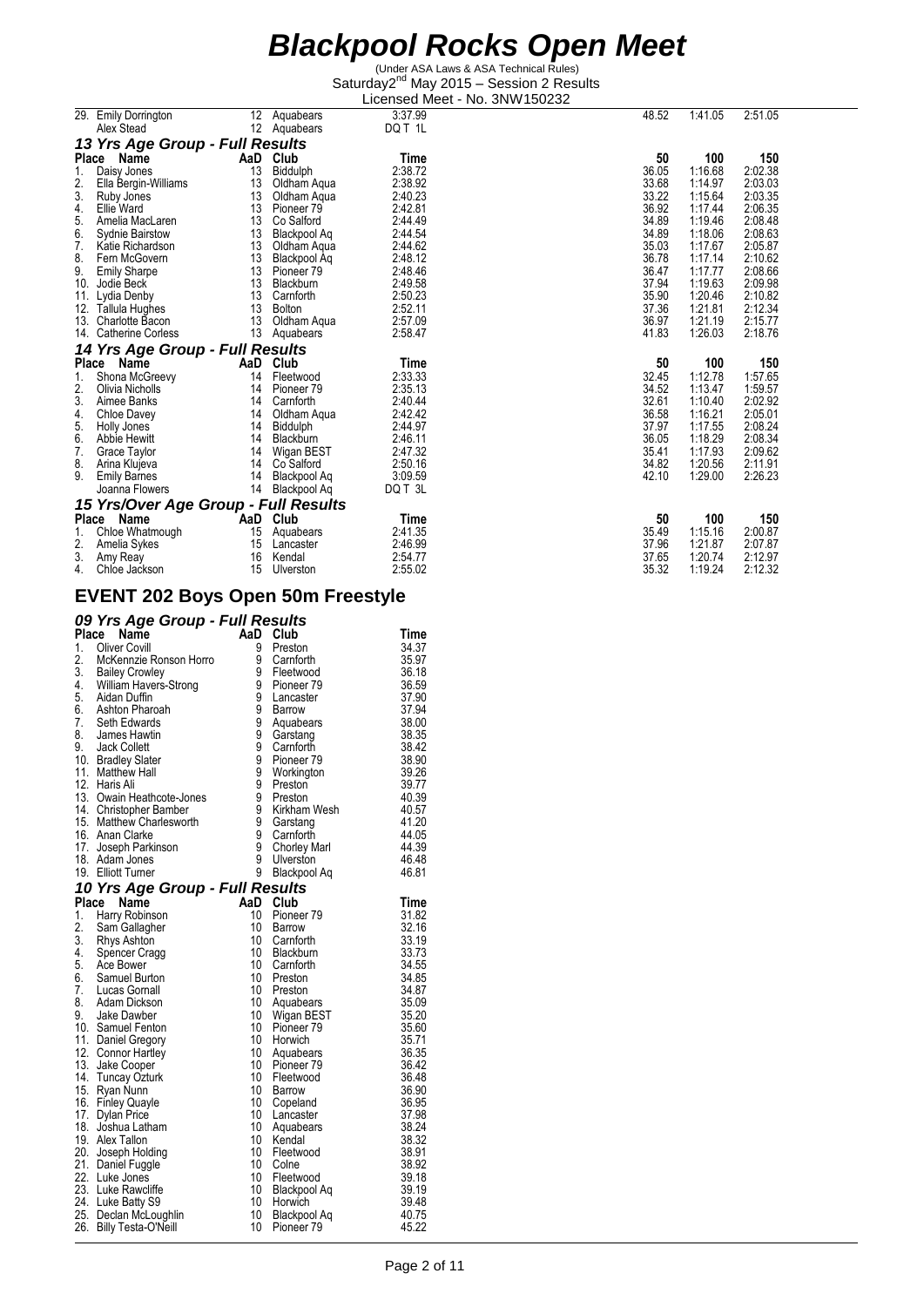|          | Oliver McGee<br>Adrian Lee Cheong 10 Ulverston<br>10 Pioneer 79                        |                |                                     | DNC            |
|----------|----------------------------------------------------------------------------------------|----------------|-------------------------------------|----------------|
|          |                                                                                        |                |                                     | DNC            |
|          |                                                                                        |                |                                     | DNC            |
|          | 11 Yrs Age Group - Full Results                                                        |                |                                     |                |
|          | Place Name<br>1. Matthew Bordiuk                                                       | AaD Club<br>11 | Oldham Aqua                         | Time<br>30.23  |
|          |                                                                                        | 11             | Copeland                            | 30.58          |
|          | 2. Harry Curtis<br>3. Matthew Minnican<br>4. Benjamin Havers-Strong<br>5. Samuel Ellis | 11             | <b>Barrow</b>                       | 30.91          |
|          |                                                                                        |                | 11 Pioneer 79<br>11 Ormskirk        | 31.09          |
|          | 6. Matthew Gregory                                                                     | 11             | Wigan BEST                          | 31.38<br>31.84 |
| 7.       | Charles Moore                                                                          | 11             | Carnforth                           | 32.29          |
| 8.       | Luke Pratt                                                                             | 11             | Barrow                              | 32.64          |
|          | 9. George Cookson                                                                      | 11             | Carnforth                           | 32.79          |
|          | 10. Toby Ranson                                                                        | 11<br>11       | Aquabears                           | 33.33          |
|          | 11. Daniel Leach<br>12. Malachy Duffin                                                 | 11             | Lancaster<br>Lancaster              | 33.45<br>33.48 |
|          | 13. Joseph Arcangelo                                                                   | 11             | Chorley Marl                        | 33.63          |
|          | 14. Aleksander Tokarski                                                                | 11             | Carnforth                           | 34.03          |
|          | 15. Louie Drummond                                                                     | 11             | Carnforth                           | 34.13          |
|          | 16. Fraser McNab<br>17. Adam Scrutton                                                  | 11<br>11       | Aquabears<br>Ormskirk               | 34.42<br>34.59 |
|          | 18. William Blair                                                                      | 11             | Aquabears                           | 34.69          |
|          | 19. Samuel Howarth                                                                     | 11             | Aquabears                           | 34.97          |
|          | 20. Jacob Hession                                                                      | 11             | Blackpool Aq                        | 35.48          |
|          | 21. Angus Lawton<br>22. Ryan Potter                                                    | 11<br>11       | Ormskirk                            | 35.50          |
|          | 23. Oliver Unsworth                                                                    | 11             | Blackpool Aq<br>Co Salford          | 35.68<br>35.78 |
|          | 24. Kian Tevlin                                                                        | 11             | Oldham Aqua                         | 35.80          |
|          | 25. Aiden Ainsworth                                                                    | 11             | Oldham Aqua                         | 35.89          |
|          | 26. Maximus Knowles                                                                    | 11             | Aquabears                           | 36.02          |
|          | 27. Timothy Woodman<br>28. Archibald Lawton                                            | 11<br>11       | Carnforth<br>Ormskirk               | 36.03<br>36.25 |
|          | 29. Robert Morgan                                                                      | 11             | Ormskirk                            | 36.62          |
|          | 30. Lucas Brown                                                                        | 11             | Garstang                            | 36.86          |
|          | 31. James Bosworth                                                                     | 11             | Aquabears                           | 36.88          |
|          | 32. Sam Arthur                                                                         | 11<br>11       | Co Salford                          | 37.25          |
|          | 33. Jac Smith-Shelley<br>34. Jude McNab                                                | 11             | Colne<br>Aquabears                  | 37.64<br>38.41 |
|          | 35. Charlie Colville                                                                   | 11             | Lancaster                           | 38.70          |
|          | 36. Declan Zeqiri                                                                      | 11             | Blackpool Aq                        | 39.81          |
|          | 37. Joshua Rigby<br>38. Dilan-Lee Alimeri                                              | 11<br>11       | Carnforth                           | 41.65<br>44.68 |
|          | Ethan Fitzgerald                                                                       | 11             | Blackpool Aq<br><b>Trafford Met</b> | DNC            |
|          | <b>Toby Green</b>                                                                      |                | 11 Colne                            | <b>DNC</b>     |
|          | 12 Yrs Age Group - Full Results                                                        |                |                                     |                |
|          | Place Name                                                                             | AaD Club       |                                     | Time           |
|          | 1. Alex Thompson                                                                       | 12             | Barrow                              | 29.02          |
| 2.       | Zak Smith-Shelley<br>3. Jake Wissett                                                   | 12<br>12       | Colne<br>Ormskirk                   | 30.77<br>31.07 |
|          | 4. Jack Sheffield                                                                      | 12             | Co Salford                          | 31.45          |
|          | 5. Liam Hardman                                                                        | 12             | Chorley Marl                        | 31.46          |
|          | 6. James Maginn                                                                        | 12             | Ormskirk                            | 31.98          |
| 7.       | Ryan McGreevy<br>8. Louis Ponti                                                        | 12             | Fleetwood<br>12 Blackburn           | 32.05<br>32.39 |
| 9.       | Rory Ward                                                                              | 12             | Carlisle Aq                         | 32.63          |
|          | 10. Connor Sisson                                                                      | 12             | Carnforth                           | 33.11          |
|          | 11. Tiger Edwards                                                                      | 12             | Oldham Aqua                         | 33.25          |
|          | 12. John Powell                                                                        | 12<br>12       | Lancaster                           | 33.37          |
|          | 13. Harry Shaw<br>14. Connor Salisbury                                                 | 12             | Lancaster<br>Carnforth              | 33.61<br>33.65 |
|          | 15. Connor White                                                                       | 12             | Carnforth                           | 33.83          |
|          | 16. Jack Holmes                                                                        | 12             | Garstang                            | 34.06          |
|          | 17. Jack Charmak                                                                       | 12             | Garstang                            | 34.64          |
|          | 18. Evan Titley<br>19. Charlie Monks                                                   | 12<br>12       | Lancaster<br>Preston                | 35.00<br>35.52 |
|          | 20. Euan McCorquodale                                                                  | 12             | Oldham Aqua                         | 35.78          |
|          | Adam Newell                                                                            | 12             | Co Salford                          | <b>DNC</b>     |
|          | 13 Yrs Age Group - Full Results                                                        |                |                                     |                |
|          | Place<br>Name                                                                          | AaD            | Club                                | Time           |
| 1.       | <b>Charles Harding</b>                                                                 | 13<br>13       | Aquabears                           | 28.67          |
| 2.<br>3. | Ethan Nunn<br>Matthew Crabtree                                                         | 13             | Barrow<br>Carnforth                 | 28.80<br>29.07 |
| 4.       | Matthew Holliday                                                                       | 13             | Wigan BEST                          | 30.06          |
|          | 5. Joshua Pate<br>6. Lewis Maylor                                                      | 13             | Stockport Mo                        | 30.12          |
|          |                                                                                        | 13             | Oldham Aqua                         | 30.39          |
| 7.<br>8. | Dominic Testa-O'Neill<br>Samuel Butterworth                                            | 13<br>13       | Pioneer 79<br>Pioneer 79            | 30.76<br>31.31 |
|          | 9. Jacob Waddington                                                                    | 13             | Pioneer 79                          | 31.69          |
|          | 10. Oliver Johnstone                                                                   | 13             | Droylsden                           | 32.70          |
|          | 11. William Naylor                                                                     | 13             | Blackpool Aq                        | 32.93          |
|          | 12. Jake Bryant<br>13. Joseph Green                                                    | 13<br>13       | Kendal<br>Kirkham Wesh              | 33.33<br>33.48 |
|          | 14. David Fletcher                                                                     | 13             | Fleetwood                           | 33.64          |
|          | Ben Turland                                                                            | 13             | Pioneer 79                          | <b>DNC</b>     |
|          | 14 Yrs Age Group - Full Results                                                        |                |                                     |                |
|          | Place Name                                                                             | AaD Club       |                                     | Time           |
| 1.       | Christopher Stainton                                                                   | 14             | Carnforth                           | 27.41          |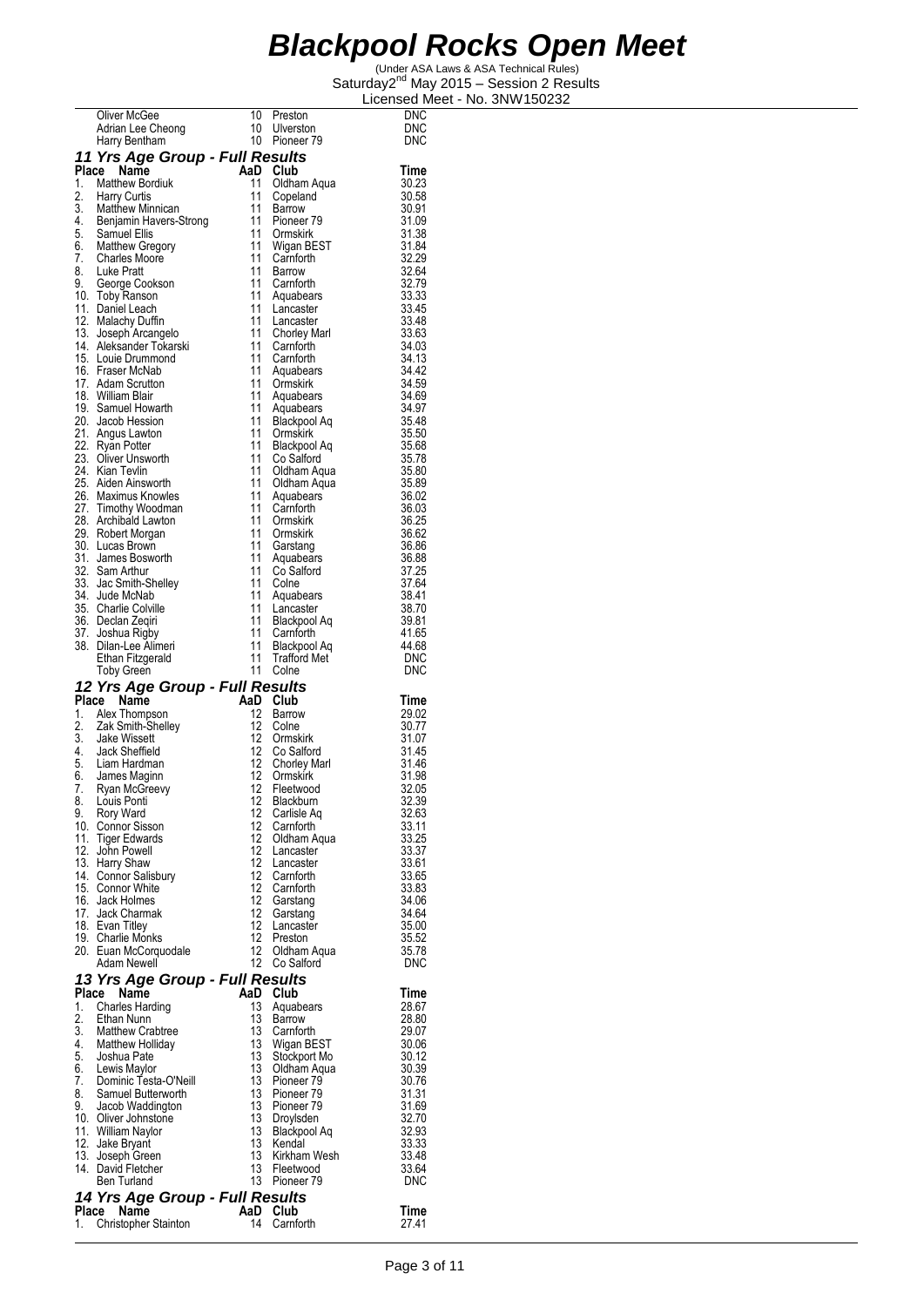(Under ASA Laws & ASA Technical Rules) Saturday2<sup>nd</sup> May 2015 - Session 2 Results Licensed Meet - No. 3NW150232

| <b>Ethan Scrutton</b>       | 14               | Ormskirk            | 29.22                                |
|-----------------------------|------------------|---------------------|--------------------------------------|
| Daniel New                  | 14               | <b>Trafford Met</b> | 29.22                                |
| Benjamin Winterburn         | 14               | Carnforth           | 29.24                                |
| Harry Brothwood             | 14               | Fleetwood           | 29.36                                |
| Jack Dixon                  | 14               | Workington          | 29.42                                |
| Ciaran Jarvis               | 14               | Co Salford          | 29.72                                |
| Warren Young                | 14               | Blackpool Aq        | 30.86                                |
| Kai Collins                 | 14               | Blackburn           | 30.98                                |
|                             | 14               | <b>Chorley Marl</b> | 31.43                                |
| Gregor Fletcher             | 14               | Kendal              | 33.17                                |
| 12. Alexander Atkinson      | 14               | Horwich             | 33.28                                |
|                             |                  |                     |                                      |
|                             |                  |                     |                                      |
| Name<br>Place               | AaD              | Club                | Time                                 |
| Alexander Hadley            | 15               | Aquabears           | 26.30                                |
| Samuel McCall               | 17               | <b>Trafford Met</b> | 26.39                                |
| Ryan Manchester             | 21               | Bury & Elton        | 26.49                                |
| Ethan Fielding              | 17               | Preston             | 26.63                                |
| Aidan Tevlin                | 15               | Oldham Aqua         | 27.21                                |
| Joseph Minopoli             | 15               | Oldham Aqua         | 27.26                                |
| Patrick Hill<br>Ben Gregory | 16<br>15         | Preston             | 27.94<br>28.48                       |
|                             | 10. Nathan White |                     | 15 Yrs/Over Age Group - Full Results |

#### **EVENT 203 Girls Open 50m Backstroke**

#### *09 Yrs Age Group - Full Results*

| Place | Name                                                                                                                              | AaD                        | Club                                                     | Time           |
|-------|-----------------------------------------------------------------------------------------------------------------------------------|----------------------------|----------------------------------------------------------|----------------|
| 1.    | Mia Smith                                                                                                                         | 9                          | Pioneer 79                                               | 42.43          |
| 2.    | Elizabeth Wareing                                                                                                                 | 9                          | Lancaster                                                | 42.68          |
|       | 3. Rachel Waters                                                                                                                  | 9                          | Pioneer <sub>79</sub>                                    | 43.07          |
|       |                                                                                                                                   | $\frac{9}{9}$              | Ellesmere Co                                             | 43.79          |
|       |                                                                                                                                   |                            | Carnforth                                                | 44.05          |
|       | 9. Novino Transmitter<br>1. Asha Turner-Tarr<br>5. Hannah McMillan<br>6. Ellie Ashton<br>7. Jessica Cocker<br>8. Lily Lamb-Piercy | $\frac{9}{9}$              | Oldham Aqua                                              | 44.55          |
|       |                                                                                                                                   |                            | Oldham Aqua                                              | 45.97          |
|       |                                                                                                                                   | ğ                          | Wigan                                                    | 46.33          |
| 9.    | Gabrielle Booth                                                                                                                   | 9<br>9                     | Oldham Aqua                                              | 46.42          |
|       | 10. Maia Bishop                                                                                                                   |                            | Carnforth                                                | 46.45          |
|       | 11. Isobelle Robb                                                                                                                 | ğ<br>9                     | Tyldesley<br>Wigan BEST                                  | 46.77          |
|       | 12. Emily Gaskell                                                                                                                 | ğ                          |                                                          | 46.83<br>47.56 |
|       | 13. Zara Wilson<br>14. Ella Blocksridge                                                                                           | $\tilde{9}$                | Carnforth<br>Co Salford                                  | 47.58          |
|       | 15. Harriet Meakin                                                                                                                |                            | Wigan                                                    | 47.67          |
|       | 16. Arwen Bosworth                                                                                                                | 9<br>9<br>9<br>9<br>9<br>9 | Aquabears                                                | 48.13          |
|       | 17. Katie Wilson                                                                                                                  |                            | Lancaster                                                | 48.64          |
|       | 18. Abbie McDonald                                                                                                                |                            | Co Salford                                               | 48.75          |
|       | 19. Millie Newsham                                                                                                                |                            | Blackpool Aq                                             | 49.31          |
|       | 20. Charlotte Robinson                                                                                                            | $\frac{9}{9}$              | Blackpool Aq                                             | 49.33          |
|       | 21. Sarah Brook                                                                                                                   |                            | Blackpool Aq                                             | 50.39          |
|       | 22. Annabel Kaley                                                                                                                 |                            |                                                          | 51.68          |
|       | 23. Charlotte Tilley                                                                                                              |                            |                                                          | 52.10          |
|       | 24. Dylan Dodd                                                                                                                    |                            |                                                          | 52.92          |
|       | 25. Leah Stead                                                                                                                    |                            | 9 Fleetwood<br>9 Aquabears<br>9 Blackburn<br>9 Aquabears | 53.46          |
|       | 26. Eve Dorrington                                                                                                                | $\overline{9}$             | Aquabears                                                | 55.61          |
|       | Jessie Peel                                                                                                                       | ğ                          | Preston                                                  | DQ 4           |
|       | Isabella Blackburn-Gud                                                                                                            | 9                          | Pioneer <sub>79</sub>                                    | DQ FI 2L       |
|       | 10 Yrs Age Group - Full Results                                                                                                   |                            |                                                          |                |
|       | Place Name                                                                                                                        |                            | AaD Club                                                 | Time           |
| 1.    | Holly Maxwell                                                                                                                     | 10                         | Kirkham Wesh                                             | 38.07          |
| 2.    | Kirsten Dronsfield                                                                                                                | 10 <sup>°</sup>            | Aquabears                                                | 38.75<br>38.83 |
|       | 3. Meadow Dronsfield<br>4. Caitlin Deegan                                                                                         | 10                         | Aquabears                                                |                |
| 5.    |                                                                                                                                   | 10 <sup>°</sup><br>10      | Kendal                                                   | 39.24<br>39.34 |
| 6.    | Lily Gregg<br>Naomi Ward                                                                                                          | 10                         | Pioneer 79                                               | 39.45          |
| 7.    | Wiktoria Wodz                                                                                                                     | 10                         | Carlisle Aq<br>Co Salford                                | 40.05          |
| 8.    | Heidi Coldwell                                                                                                                    | 10                         | Lancaster                                                | 40.62          |
| 9.    | Lola Baron                                                                                                                        | 10 <sup>°</sup>            | Blackburn                                                | 41.23          |
|       | 10. Phoebe Haughton-Mitche                                                                                                        | 10                         | Kirkham Wesh                                             | 41.48          |
|       | 11. Emma Pomfret                                                                                                                  | 10                         | Blackpool Aq                                             | 42.21          |
|       | 12. Rebecca Thomas Reid                                                                                                           | 10                         | Kirkham Wesh                                             | 42.27          |
|       | 13. Amelia Woods                                                                                                                  | 10                         | Fleetwood                                                | 42.49          |
|       | 13. Georgia Sheffield                                                                                                             | 10                         | Co Salford                                               | 42.49          |
|       | 15. Poppy Bridge                                                                                                                  | 10                         | Blackpool Aq                                             | 42.60          |
|       | 16. Rachel Hornby                                                                                                                 | 10 <sup>°</sup>            | Tyldesley                                                | 42.69          |
|       | 17. Sacha Robb                                                                                                                    | 10                         | Carnforth                                                | 42.70          |
|       | 18. Beth Hyland<br>19. Zara Newby                                                                                                 | 10                         | <b>Trafford Met</b>                                      | 42.80          |
|       |                                                                                                                                   | 10                         | Copeland                                                 | 43.41          |
|       | 20. Jessica Simpson                                                                                                               | 10                         | Pioneer 79                                               | 43.63          |
|       | 21. Kate Lucas                                                                                                                    | 10<br>10                   | Fleetwood                                                | 43.64          |
|       | 22. Charlotte Hempsall                                                                                                            | 10                         | Pioneer <sub>79</sub><br>Kendal                          | 43.65<br>43.65 |
|       | 22. Sophie Gibson                                                                                                                 | 10                         | Ulverston                                                | 43.74          |
|       | 24. Maisie Allonby<br>25. Roisin O'Connor                                                                                         | 10 <sup>°</sup>            | Ormskirk                                                 | 43.77          |
|       | 26. Grace Buschini                                                                                                                | 10                         | Fleetwood                                                | 44.00          |
|       | 27. Ella Prescott                                                                                                                 | 10                         | Ormskirk                                                 | 44.94          |
|       | 28. Keira Telford                                                                                                                 | 10                         | Copeland                                                 | 45.17          |
|       | 29. Felicity Barnes                                                                                                               | 10                         | Blackpool Aq                                             | 45.26          |
|       | 30. Ellie Howley                                                                                                                  | 10                         | Carnforth                                                | 45.29          |
|       | 31. Mia-Louise Pilkington                                                                                                         | 10                         | Chorley Marl                                             | 45.47          |
|       | 32. Jessica Zhou                                                                                                                  | 10                         | Blackpool Aq                                             | 46.03          |
|       | 33. Jennifer McGarty                                                                                                              | 10                         | Aquabears                                                | 46.44          |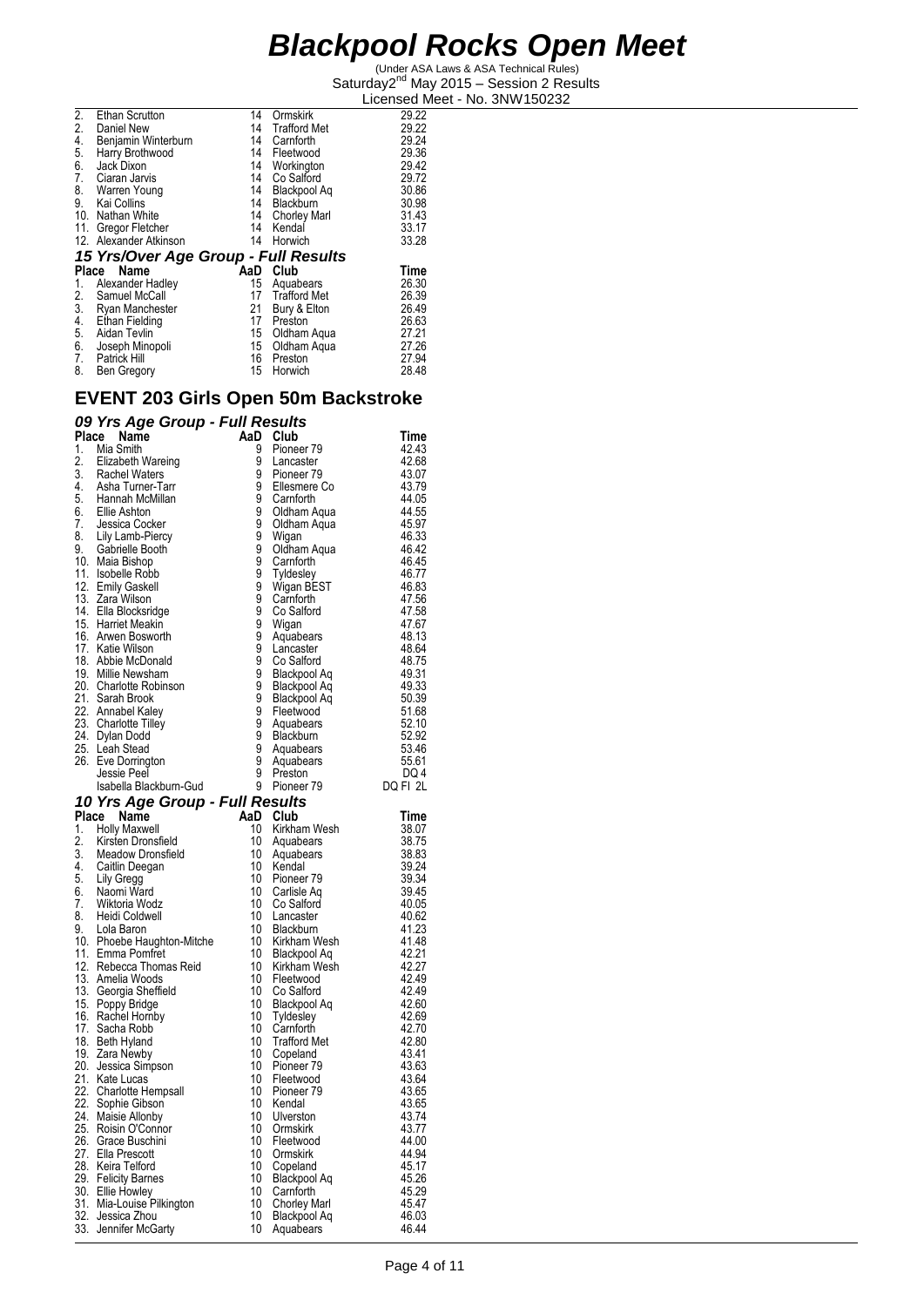|          | 34. Isabelle New                                                                                                                | 10        | <b>Trafford Met</b>                 | 47.15          |
|----------|---------------------------------------------------------------------------------------------------------------------------------|-----------|-------------------------------------|----------------|
|          | 35. Katherine Mangan<br>36. Katelyn Croasdale-Cleg                                                                              | 10<br>10  | Preston<br>Preston                  | 48.07<br>48.17 |
|          | 36. Eleanor New                                                                                                                 | 10        | <b>Trafford Met</b>                 | 48.17          |
|          | 38. Victoria Hadley                                                                                                             | 10        | Aquabears                           | 51.29          |
|          | 39. Louise Stritch<br>40. Lois Vaughan                                                                                          | 10        | Preston<br>10 Aquabears             | 54.25<br>54.65 |
|          | Anna Sutton                                                                                                                     | 10        | Preston                             | DQ 5           |
|          | Erika Reid                                                                                                                      | 10        | Blackpool Aq                        | DQ T 1L        |
|          | Amy Peacock                                                                                                                     | 10        | Lancaster                           | DQ T 1L        |
| Place    | 11 Yrs Age Group - Full Results                                                                                                 | AaD       |                                     |                |
| 1.       | Name<br>Mia Greenough                                                                                                           | 11        | Club<br>Wigan BEST                  | Time<br>36.07  |
| 2.       | Eve Corrigan                                                                                                                    | 11        | Bury & Elton                        | 36.18          |
|          |                                                                                                                                 | 11        | Wigan BEST                          | 36.56          |
|          |                                                                                                                                 | 11<br>11  | Ormskirk                            | 38.10<br>38.20 |
|          |                                                                                                                                 | 11        | <b>Chorley Marl</b><br>Co Salford   | 38.21          |
|          | 2. Charlotte Edwards<br>3. Charlotte Edwards<br>5. Georgia Ashton<br>6. Natasha Tye<br>7. Lois Postlettwaite<br>7. Lois Mulling | 11        | Barrow                              | 38.29          |
|          | 8. Ellie Mullins                                                                                                                | 11        | Kirkham Wesh                        | 38.34          |
|          | 9. Alice Robins<br>10. Emma Hughes                                                                                              | 11<br>11  | Bury & Elton<br>Aquabears           | 38.38<br>38.47 |
|          | 11. Alice Eastwood                                                                                                              | 11        | Kendal                              | 39.15          |
|          | 12. Amy Harrison                                                                                                                | 11        | Oldham Aqua                         | 39.16          |
|          | 13. Emily Nuttall<br>14. Millie Waddington                                                                                      | 11<br>11  | Pioneer 79<br>Pioneer 79            | 39.18<br>39.28 |
|          | 15. Sarah Ransome                                                                                                               | 11        | Aquabears                           | 39.61          |
|          | 16. Alexandra Brophy                                                                                                            |           | 11 Kirkham Wesh                     | 39.77          |
|          | 17. Niamh Shuttleworth                                                                                                          |           | 11 Copeland                         | 39.83          |
|          | 18. Larissa Hannam<br>19. Abby Wright                                                                                           | 11<br>11  | Lancaster<br>Workington             | 39.86<br>39.90 |
|          | 20. Stephanie Atkinson                                                                                                          | 11        | Horwich                             | 39.98          |
|          | 21. Felicity Dodd                                                                                                               | 11        | Blackburn                           | 40.14          |
|          | 22. Gerie Vergara                                                                                                               | 11<br>11  | Blackpool Aq                        | 40.19          |
|          | 23. Sophia Singleton<br>24. Amy Doyle                                                                                           | 11        | Fleetwood<br>Co Salford             | 40.48<br>40.55 |
|          | 25. Alice Sands                                                                                                                 | 11        | Carnforth                           | 40.69          |
|          | 26. Kenzi Ormerod                                                                                                               | 11        | Pioneer 79                          | 41.03          |
|          | 27. Ella Price<br>28. Alexandra Putman                                                                                          | 11<br>11  | Oldham Aqua<br>Pioneer 79           | 41.06<br>41.07 |
|          | 29. Grace Newton                                                                                                                | 11        | Preston                             | 41.27          |
|          | 29. Natalie Charlesworth                                                                                                        | 11        | Garstang                            | 41.27          |
|          | 31. Daniele Browne<br>32. Lucy Mooney                                                                                           | 11        | Barrow                              | 41.43          |
|          | 33. Emily Unsworth                                                                                                              | 11<br>11  | Workington<br>Aquabears             | 41.44<br>41.67 |
|          | 34. Isabelle Hartley                                                                                                            | 11        | Aquabears                           | 41.76          |
|          | 35. Lexie Bowie                                                                                                                 | 11        | Blackpool Aq                        | 41.77          |
|          | 36. Emily Brook<br>37. Maisie Owen                                                                                              | 11<br>11  | Blackpool Aq                        | 42.27<br>42.99 |
|          | 38. Mia Williams                                                                                                                | 11        | <b>Chorley Marl</b><br>Blackpool Aq | 43.04          |
|          | 39. Tara Williams                                                                                                               | 11        | Blackpool Aq                        | 43.14          |
|          | 40. Olivia Hughes                                                                                                               | 11        | Co Salford                          | 43.16          |
|          | 41. Emily Wilson<br>42. Emily Oldham                                                                                            | 11<br>11  | Lancaster<br>Aquabears              | 43.42<br>43.47 |
|          | 43. Abbie Burton                                                                                                                | 11        | Preston                             | 43.94          |
|          | 44. Abigail Robinson                                                                                                            | 11        | Blackpool Aq                        | 44.68          |
| 45.      | Freya Wissett<br>46. Abbie Brennand                                                                                             | 11<br>11  | Ormskirk<br>Chorley Marl            | 44.71<br>46.43 |
|          | 47. Isabella Harkins                                                                                                            | 11        | Blackpool Aq                        | 47.57          |
|          | Emily Ryan                                                                                                                      | 11        | Garstang                            | DQ T 1L        |
|          | Ruby Charmak                                                                                                                    | 11        | Garstang                            | DQ T 1L        |
| Place    | 12 Yrs Age Group - Full Results<br>Name                                                                                         |           |                                     |                |
| 1.       | Katherine Baker                                                                                                                 | AaD<br>12 | Club<br>Wigan BEST                  | Time<br>34.88  |
| 2.       | Simone Ellson                                                                                                                   | 12        | Pioneer <sub>79</sub>               | 35.32          |
| 3.       | Alisha Hogan                                                                                                                    | 12        | Horwich                             | 35.41          |
| 4.<br>5. | Ciara Harrison<br>Samantha Ashe                                                                                                 | 12<br>12  | Oldham Aqua<br>Blackpool Aq         | 35.82<br>35.90 |
| 6.       | Niamh Speakman                                                                                                                  | 12        | Wigan BEST                          | 35.96          |
| 7.       | Izabel Forrest                                                                                                                  | 12        | Pioneer 79                          | 36.21          |
| 8.       | Emma Blair                                                                                                                      | 12        | Aquabears                           | 36.37          |
| 9.       | Jessica Duffy<br>10. Charlotte Meakin                                                                                           | 12<br>12  | Blackpool Aq<br>Wigan BEST          | 36.82<br>36.83 |
|          | 11. Jessica Critchley                                                                                                           | 12        | Garstang                            | 36.96          |
|          | 12. Josie Johnson                                                                                                               | 12        | Kendal                              | 37.01          |
|          | 13. Lucy Stephenson<br>14. Alysha Garton                                                                                        | 12<br>12  | Copeland<br>Co Salford              | 37.10<br>37.27 |
|          | 15. Abigail Welch                                                                                                               | 12        | Blackpool Aq                        | 37.85          |
|          | 16. Eleshia-Paige Wolstenc                                                                                                      | 12        | Co Salford                          | 38.14          |
|          | 17. Emma Dickson                                                                                                                | 12        | Aquabears                           | 38.32          |
|          | 18. Cara Jones<br>19. Alissa Hamilton                                                                                           | 12<br>12  | Preston<br>Fleetwood                | 38.48<br>38.53 |
|          | 20. Rebecca Hawtin                                                                                                              | 12        | Garstang                            | 38.64          |
|          | 21. Kiera Richmond                                                                                                              | 12        | Carnforth                           | 38.65          |
|          | 22. Hannah Eaton<br>23. Jessie Robson                                                                                           | 12<br>12  | Lancaster<br>Blackpool Aq           | 38.80<br>38.86 |
|          | 24. Alex Stead                                                                                                                  | 12        | Aquabears                           | 39.34          |
|          | 25. Hollie Hodkinson                                                                                                            | 12        | Aquabears                           | 39.43          |
| 26.      | Beth Moulton                                                                                                                    | 12        | Aquabears                           | 39.53          |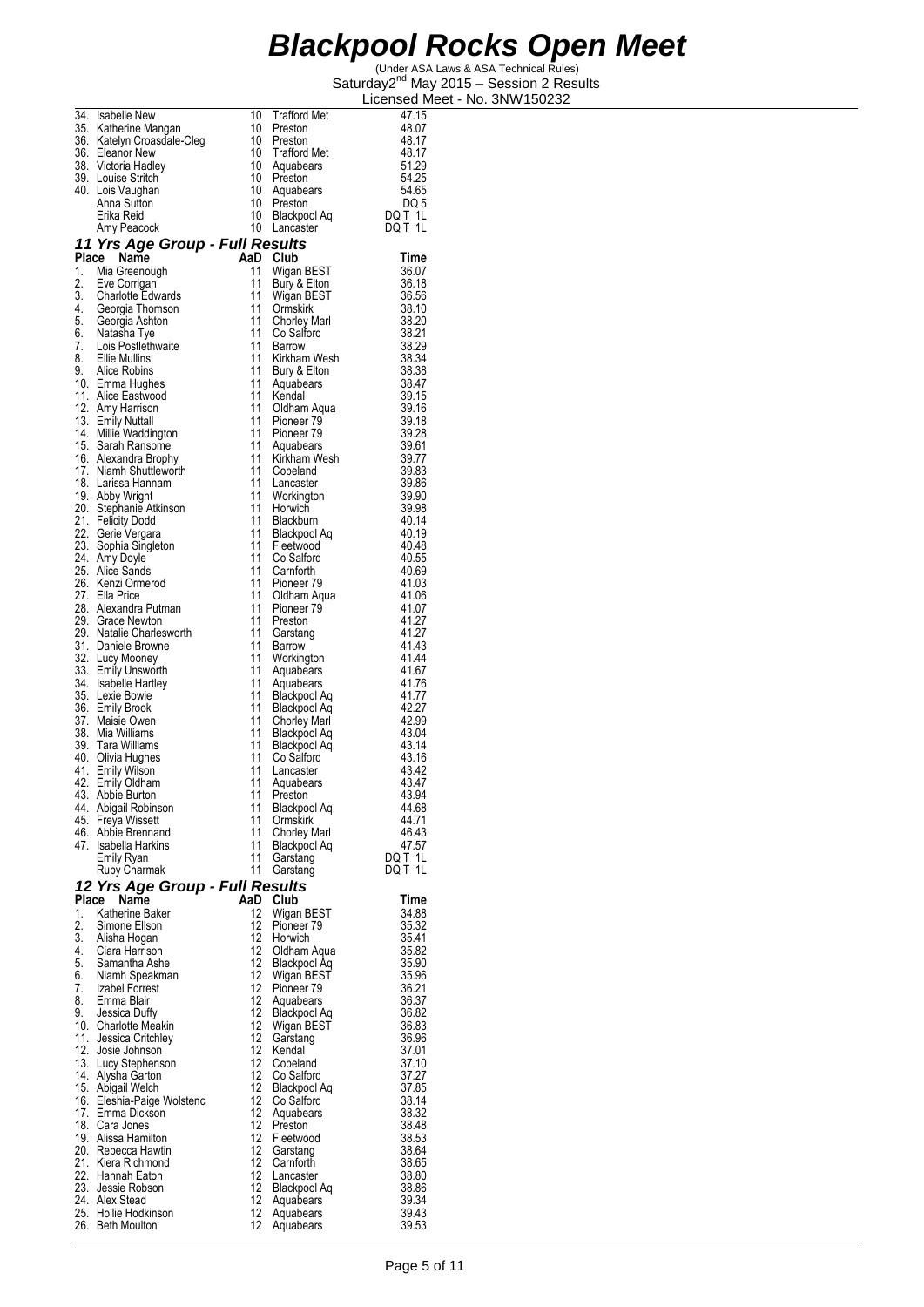(Under ASA Laws & ASA Technical Rules) Saturday2<sup>nd</sup> May 2015 - Session 2 Results Licensed Meet - No. 3NW150232

|    | 27. Beth McDonald                                                                                                                                | 12                | Co Salford            | 39.63             |
|----|--------------------------------------------------------------------------------------------------------------------------------------------------|-------------------|-----------------------|-------------------|
|    | 28. Macy Laurie                                                                                                                                  | 12                | Oldham Aqua           | 39.90             |
|    | 29. Fallon Cooney                                                                                                                                | 12                | Aquabears             | 40.00             |
|    | 30. Taija Smith                                                                                                                                  | 12                | Fleetwood             | 40.33             |
|    | 31. Eleanor Fuggle                                                                                                                               | 12                | Colne                 | 40.40             |
|    | 32. Holly Satterly                                                                                                                               | 12                |                       | 40.58             |
|    |                                                                                                                                                  | 12                | Lancaster             | 40.61             |
|    | 33. Mia Nobbs                                                                                                                                    |                   | Pioneer <sub>79</sub> |                   |
|    | 34. Charlotte Barnes<br>35. Sarah Catherall                                                                                                      | 12 <sup>°</sup>   | Blackpool Aq          | 40.64             |
|    |                                                                                                                                                  | 12                | Oldham Aqua           | 40.79             |
|    | 36. Ellie Thompson                                                                                                                               | $12 \overline{ }$ | Aquabears             | 41.43             |
|    | 37. Hollie Griffin                                                                                                                               | $12 \overline{ }$ | Aquabears             | 42.32             |
|    | 38. Ellie Lomax                                                                                                                                  | 12                | Oldham Aqua           | 42.38             |
|    | 39. Keira Dunstan                                                                                                                                | $12 \overline{ }$ | <b>Chorley Marl</b>   | 42.46             |
|    |                                                                                                                                                  | 12 <sup>°</sup>   | <b>Chorley Marl</b>   | 42.68             |
|    | 40. Holly McHugh<br>41. Caitlin McNeil                                                                                                           | 12                | Garstang              | 42.86             |
|    | 42. Nadia Edwards                                                                                                                                | $12 \overline{ }$ | Aquabears             | 43.09             |
|    | 43. Isobel Pauline                                                                                                                               | 12                | Aquabears             | 45.52             |
|    | Amelia Arcangelo                                                                                                                                 | 12                | <b>Chorley Marl</b>   | <b>DNC</b>        |
|    |                                                                                                                                                  | 12 <sup>12</sup>  |                       | DQT <sub>1L</sub> |
|    | <b>Emily Dorrington</b>                                                                                                                          |                   | Aquabears             |                   |
|    | Jessica Martin                                                                                                                                   | 12                | Ormskirk              | DQ T 1L           |
|    | 13 Yrs Age Group - Full Results                                                                                                                  |                   |                       |                   |
|    | Place Name                                                                                                                                       |                   | AaD Club              | Time              |
|    | 1. Elizabeth Duffy                                                                                                                               | 13                | Blackpool Aq          | 34.85             |
|    | 2. Eleanor Rea<br>3. Ellie Ward                                                                                                                  | 13                | Ormskirk              | 35.35             |
|    |                                                                                                                                                  | 13                | Pioneer 79            | 35.61             |
|    |                                                                                                                                                  | 13                | Blackburn             | 35.70             |
|    |                                                                                                                                                  | 13                | <b>Biddulph</b>       | 35.96             |
|    |                                                                                                                                                  | 13                | Pioneer 79            | 36.34             |
|    |                                                                                                                                                  | 13                | Horwich               | 36.36             |
|    |                                                                                                                                                  | 13                |                       |                   |
|    | 3. Line was<br>1. Jodie Beck<br>5. Daisy Jones<br>6. Emily Sharpe<br>7. Alex Donohoe<br>8. Tallula Hughes<br>9. Charlotte Bacon<br>4. Line Bacon |                   | <b>Bolton</b>         | 36.72             |
|    |                                                                                                                                                  | 13                | Oldham Aqua           | 36.87             |
|    | 10. Emma White                                                                                                                                   | 13                | Wigan BEST            | 37.22<br>37.22    |
|    | 10. Katie Richardson                                                                                                                             | 13                | Oldham Aqua           |                   |
|    | 12. Lydia-Louise Shenton                                                                                                                         | 13                | Carnforth             | 37.28             |
|    | 12. Sydney Atkinson                                                                                                                              | 13                | Barrow                | 37.28             |
|    | 14. Samantha Bruce                                                                                                                               | 13                | Stockport Mo          | 37.58             |
|    | 15. Kara Pedley                                                                                                                                  | 13                | Pioneer 79            | 37.78             |
|    | 16. Lydia Denby                                                                                                                                  | 13                | Carnforth             |                   |
|    | 17. Gemma Croft                                                                                                                                  | 13                | Oldham Aqua           | 37.97<br>38.71    |
|    | 18. Isabelle Woodman                                                                                                                             | 13                | Carnforth             | 38.98             |
|    | 19. Sophie Tait                                                                                                                                  | 13                | <b>Trafford Met</b>   | 39.37             |
|    | 20. Erin Leaver                                                                                                                                  | 13                | Pioneer 79            | 39.43             |
|    | 21. Zoe Webster                                                                                                                                  | 13                | Kendal                | 39.54             |
|    | 22. Charlotte Peacock                                                                                                                            | 13                | Lancaster             | 39.83             |
|    | 23. Daisy Pollitt                                                                                                                                | 13                | Lancaster             | 40.22             |
|    | 24. Charlotte Butterworth                                                                                                                        | 13                | Pioneer <sub>79</sub> | 40.32             |
|    | 25. Olivia Gordon                                                                                                                                | 13                | Pioneer 79            | 41.15             |
|    | <b>Catherine Corless</b>                                                                                                                         |                   | 13 Aquabears          | DQ T 1L           |
|    |                                                                                                                                                  |                   |                       |                   |
|    | 14 Yrs Age Group - Full Results                                                                                                                  |                   |                       |                   |
|    | Place<br>Name                                                                                                                                    |                   | AaD Club              | Time              |
|    | 1. Aimee Banks                                                                                                                                   | 14                | Carnforth             | 32.37             |
|    | 2. Abbie Hewitt                                                                                                                                  | 14                | Blackburn             | 33.49             |
|    | 3. Olivia Nicholls                                                                                                                               | 14                | Pioneer <sub>79</sub> | 33.93             |
|    | 4. Holly Jones                                                                                                                                   | 14                | Biddulph              | 35.71             |
| 5. | Tilly Bowie                                                                                                                                      |                   | 14 Blackpool Aq       | 36.11             |
| 6. | Ellie Fox                                                                                                                                        | 14                | Blackpool Aq          | 36.26             |
| 7. | Chloe McLoughlin                                                                                                                                 | 14                | Blackpool Aq          | 36.31             |
| 8. | <b>Libby Steele</b>                                                                                                                              | 14                | Kirkham Wesh          | 36.55             |
| 9. | Mary Kemp                                                                                                                                        | 14                | Fleetwood             | 37.16             |
|    | 10. Joanna Flowers                                                                                                                               | 14                | Blackpool Aq          | 38.05             |
|    | 11. Emily Barnes                                                                                                                                 | 14                | Blackpool Aq          | 38.22             |
|    | 12. Phoebe Collinson                                                                                                                             | 14                | Garstang              | 38.96             |
|    | 13. Leah Fraser                                                                                                                                  | 14                | <b>Trafford Met</b>   | 41.84             |
|    |                                                                                                                                                  |                   |                       |                   |
|    | 15 Yrs/Over Age Group - Full Results                                                                                                             |                   |                       |                   |
|    | Place<br>Name                                                                                                                                    | AaD               | Club                  | Time              |
| 1. | <b>Emily Reay</b>                                                                                                                                | 15                | Kendal                | 32.73             |
| 2. | Annábelle McBratney                                                                                                                              | 16                | Barrow                | 33.35             |
| 3. | <b>Emily Hall</b>                                                                                                                                | 15                | Wigan BEST            | 34.40             |
| 4. | <b>Emily Armstrong</b>                                                                                                                           | 15                | Preston               | 35.45             |
| 5. | Amelia Sykes                                                                                                                                     | 15                | Lancaster             | 35.72             |
| 6. | Georgia Howarth                                                                                                                                  | 15                | Aquabears             | 36.36             |
| 7. | Chloe Jackson                                                                                                                                    | 15                | Ulverston             | 37.20             |

#### **EVENT 204 Boys Open 100m Butterfly**  *09 Yrs Age Group - Full Results*

|            | Time                                                                                                                                                                         | 50    |
|------------|------------------------------------------------------------------------------------------------------------------------------------------------------------------------------|-------|
| Pioneer 79 | 1:43.47                                                                                                                                                                      | 46.79 |
| Fleetwood  | DQ SL 1L                                                                                                                                                                     |       |
|            |                                                                                                                                                                              |       |
|            | Time                                                                                                                                                                         | 50    |
| Pioneer 79 | 1:26.22                                                                                                                                                                      | 40.25 |
| Blackburn  | 1:36.31                                                                                                                                                                      | 44.53 |
|            |                                                                                                                                                                              |       |
| Club       | Time                                                                                                                                                                         | 50    |
| Pioneer 79 | 1:15.43                                                                                                                                                                      | 35.54 |
| Wigan BEST | 1:21.58                                                                                                                                                                      | 36.90 |
| Copeland   | 1:21.67                                                                                                                                                                      | 37.26 |
|            | U9 Yrs Age Group - Full Results<br>AaD Club<br>9<br>9<br>10 Yrs Age Group - Full Results<br>AaD Club<br>10<br>10<br>11 Yrs Age Group - Full Results<br>AaD<br>11<br>11<br>11 |       |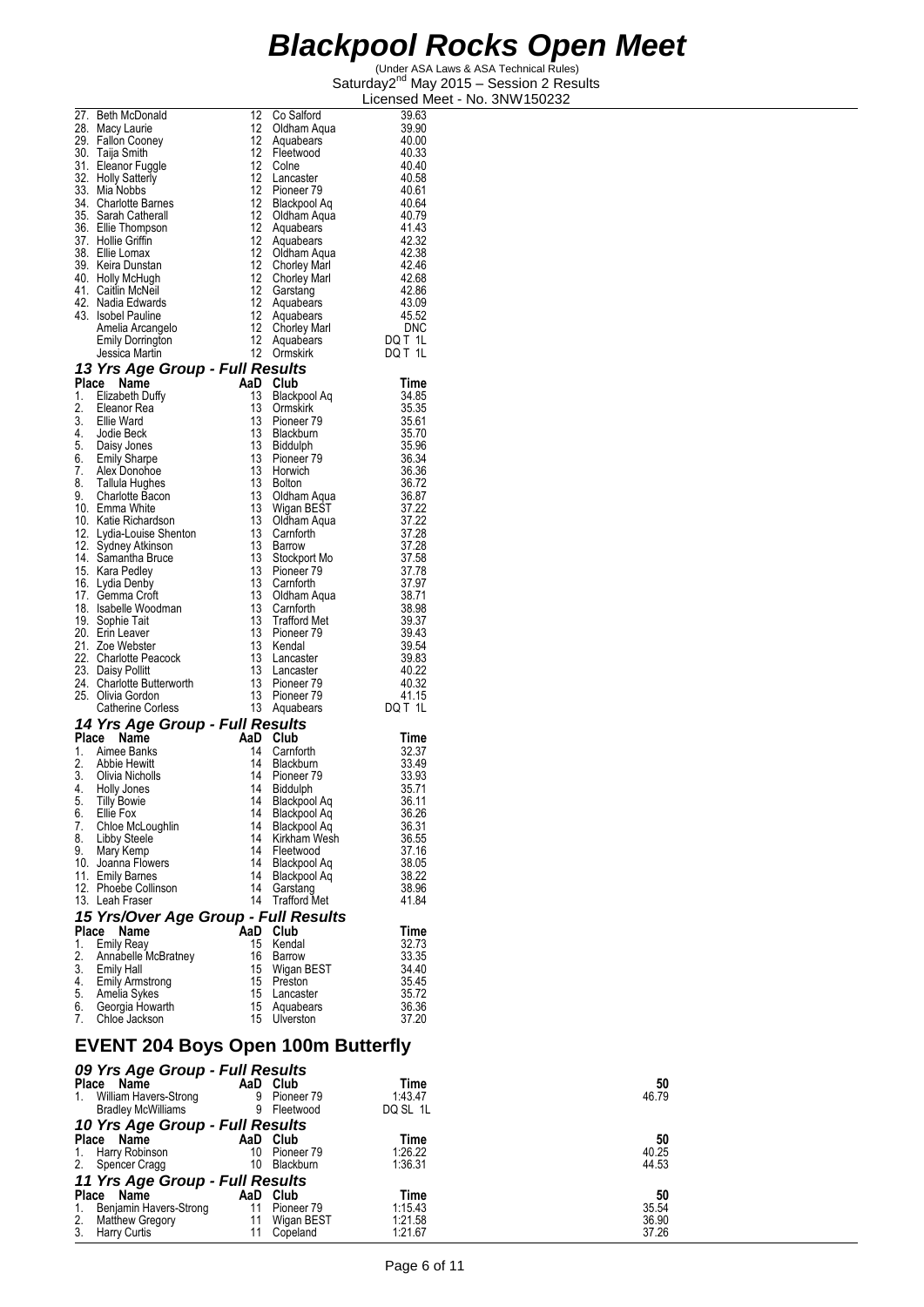| 4.<br><b>Charles Moore</b><br>5.<br>Samuel Ellis                                                                                                                                                                                                                            | 11       | Carnforth<br>11 Ormskirk              | 1:21.80<br>1:22.66    | 38.30<br>37.99                                             |
|-----------------------------------------------------------------------------------------------------------------------------------------------------------------------------------------------------------------------------------------------------------------------------|----------|---------------------------------------|-----------------------|------------------------------------------------------------|
| 6.<br>Oliver Unsworth                                                                                                                                                                                                                                                       |          | 11 Co Salford                         | 1:34.05               | 42.86                                                      |
| 12 Yrs Age Group - Full Results<br>Place Name                                                                                                                                                                                                                               |          |                                       | Time                  | 50                                                         |
| ce Name<br>Connor Salisbury<br>1.                                                                                                                                                                                                                                           |          | AaD Club<br>12 Carnforth              | 1:22.40               | 39.53                                                      |
| 2.<br>Connor Sisson<br>Adam Newell                                                                                                                                                                                                                                          |          | 12 Carnforth<br>12 Co Salford         | 1:37.39<br><b>DNC</b> | 43.89                                                      |
| 13 Yrs Age Group - Full Results                                                                                                                                                                                                                                             |          |                                       |                       |                                                            |
| Place Name<br>1.                                                                                                                                                                                                                                                            |          | Aap views<br>13 Aquabears<br>Campaars | Time<br>1:09.23       | 50<br>32.20                                                |
| Kelvin Cockcroft<br>2.                                                                                                                                                                                                                                                      |          |                                       | 1:12.60               | 33.95                                                      |
| Guaties Harding<br>Matthew Holliday<br>Ethan Nunn<br>Ethan Nunn<br>13 Barrow<br>3.<br>4.                                                                                                                                                                                    |          |                                       | 1:12.71<br>1:16.40    | 34.26<br>34.88                                             |
| 5.<br>Dominic Testa-O'Neill                                                                                                                                                                                                                                                 |          | 13 Pioneer 79                         | 1:31.84               | 41.79                                                      |
| Ben Turland<br>14 Yrs Age Group - Full Results                                                                                                                                                                                                                              |          | 13 Pioneer 79                         | <b>DNC</b>            |                                                            |
| Place Name<br>AaD Club                                                                                                                                                                                                                                                      |          |                                       | Time                  | 50                                                         |
| 1.<br>Jack Dixon<br>2.<br>Kai Collins                                                                                                                                                                                                                                       |          | 14 Workington<br>14 Blackburn         | 1:12.32<br>1:14.06    | 32.52<br>34.51                                             |
| 3.<br>Christopher Stainton                                                                                                                                                                                                                                                  |          | 14 Carnforth                          | 1:14.45               | 34.55                                                      |
| Daniel New<br>15 Yrs/Over Age Group - Full Results                                                                                                                                                                                                                          |          | 14 Trafford Met                       | DQ T 1L               |                                                            |
| Place Name                                                                                                                                                                                                                                                                  |          | AaD Club<br>17 Trafford Met           | Time                  | 50                                                         |
| 1.<br>Daniel Walsh<br>2.<br>Samuel McCall                                                                                                                                                                                                                                   |          | 17 Trafford Met                       | 1:02.75<br>1:03.45    | 28.86<br>29.53                                             |
| Exploration of the term of the Ryan Manchester<br>Alexander Hadley 15 Aquabears<br>Alexander Hadley 17 Preston<br>17 Preston<br>3.                                                                                                                                          |          |                                       | 1:05.52               | 29.72                                                      |
| 4.<br>5.<br>Ethan Fielding                                                                                                                                                                                                                                                  |          | 17 Preston                            | 1:05.68<br>1:06.40    | 30.36<br>30.64                                             |
| 6. Aidan Tevlin                                                                                                                                                                                                                                                             |          | 15 Oldham Aqua                        | 1:11.87               | 31.54                                                      |
| <b>EVENT 205 Girls Open 200m Backstroke</b>                                                                                                                                                                                                                                 |          |                                       |                       |                                                            |
| 09 Yrs Age Group - Full Results<br>Place Name                                                                                                                                                                                                                               | AaD Club |                                       |                       | 100                                                        |
| 1.                                                                                                                                                                                                                                                                          |          |                                       | Time<br>3:09.16       | 50<br>150<br>46.42<br>1:33.89<br>2:21.87                   |
| 2.<br>3.                                                                                                                                                                                                                                                                    |          |                                       | 3:29.02<br>3:37.06    | 1:42.35<br>49.56<br>2:36.60<br>50.79<br>1:47.07<br>2:45.19 |
| 4.                                                                                                                                                                                                                                                                          |          |                                       | 3:38.51               | 52.77<br>1:48.93<br>2:45.98                                |
| <b>Community</b><br>Asha Turner-Tarr<br>Charlotte Robinson<br>Charlotte Robinson<br>Emily Gaskell<br>Annabel Kaley<br>Annabel Kaley<br>Bretwood<br>Bretwood<br>Bretwood<br>Bretwood<br>Bretwood<br>Bretwood<br>Carnforth<br>Carnford<br>Bretwood<br>Carnforth<br>Carn<br>5. |          |                                       | 3:46.19<br>DQ T 3L    | 54.15<br>1:54.08<br>2:51.43                                |
| 10 Yrs Age Group - Full Results                                                                                                                                                                                                                                             |          |                                       |                       |                                                            |
| Place Name<br>1.<br>Piper Stevens                                                                                                                                                                                                                                           | AaD Club | 10 Horwich                            | Time<br>2:56.99       | 100<br>50<br>150<br>42.95<br>2:14.32<br>1:28.81            |
| 2.<br>Holly Maxwell                                                                                                                                                                                                                                                         |          | 10 Kirkham Wesh                       | 2:59.65               | 43.13<br>1:30.20<br>2:15.80                                |
| 3.<br>Lily Gregg<br>4.<br>Naomi Ward                                                                                                                                                                                                                                        |          | 10 Pioneer 79<br>10 Carlisle Aq       | 3:05.67<br>3:06.27    | 43.55<br>1:31.49<br>2:20.47<br>43.73<br>1:31.49<br>2:20.16 |
| 5.<br>Heidi Coldwell                                                                                                                                                                                                                                                        |          | 10 Lancaster                          | 3:06.69               | 43.88<br>1:31.58<br>2:19.40                                |
| 6.<br>Caitlin Deegan<br>7.<br>Poppy Bridge                                                                                                                                                                                                                                  |          | 10 Kendal<br>10 Blackpool Aq          | 3:08.74<br>3:09.58    | 43.57<br>1:31.75<br>2:21.34<br>45.50<br>1:34.12<br>2:23.72 |
| 8.<br>Olivia Sheehan                                                                                                                                                                                                                                                        |          | 10 Wigan BEST                         | 3:13.74               | 46.76<br>1:35.58<br>2:24.59                                |
| 9.<br>Sophie Gibson<br>10. Georgia Sheffield                                                                                                                                                                                                                                |          | 10 Kendal<br>10 Co Salford            | 3:15.65<br>3:16.47    | 45.79<br>2:27.20<br>1:36.42<br>46.75<br>1:37.03<br>2:27.50 |
| 11. Maisie Allonby                                                                                                                                                                                                                                                          | 10<br>10 | Ulverston                             | 3:21.21               | 47.19<br>1:39.90<br>2:32.71<br>47.24<br>1:38.78            |
| 12. Charlotte Hempsall<br>13. Kate Lucas                                                                                                                                                                                                                                    | 10       | Pioneer 79<br>Fleetwood               | 3:21.35<br>3:24.87    | 2:31.53<br>48.63<br>1:40.22<br>2:29.99                     |
| 14. Amy Peacock<br>15. Erika Reid                                                                                                                                                                                                                                           | 10<br>10 | Lancaster<br>Blackpool Aq             | 3:25.96<br>3:36.45    | 49.97<br>1:42.26<br>2:35.64<br>50.91<br>1:49.38<br>2:44.40 |
| Emma Pomfret                                                                                                                                                                                                                                                                | 10       | Blackpool Aq                          | DQ T 2L               |                                                            |
| Sacha Robb                                                                                                                                                                                                                                                                  | 10       | Carnforth                             | DQ T 3L               |                                                            |
| 11 Yrs Age Group - Full Results<br>Place Name                                                                                                                                                                                                                               |          | AaD Club                              | Time                  | 100<br>150<br>50                                           |
| 1.<br>Jennifer Green<br>2.<br><b>Charlotte Edwards</b>                                                                                                                                                                                                                      | 11<br>11 | Wigan BEST<br>Wigan BEST              | 2:41.55<br>2:44.38    | 39.41<br>1:19.94<br>2:00.97<br>1:20.40<br>38.31<br>2:02.91 |
| 3.<br>Natasha Tye                                                                                                                                                                                                                                                           | 11       | Co Salford                            | 2:48.49               | 1:23.61<br>40.12<br>2:06.97                                |
| 4.<br>Baylie Seery-Kelly<br>5.<br>Ellie Mullins                                                                                                                                                                                                                             | 11<br>11 | Pioneer 79<br>Kirkham Wesh            | 2:54.99<br>2:56.38    | 41.21<br>1:26.32<br>2:12.00<br>40.91<br>1:26.90<br>2:14.15 |
| 6.<br>Katherine Waters                                                                                                                                                                                                                                                      | 11       | Pioneer 79                            | 2:56.62               | 41.79<br>1:27.53<br>2:13.51                                |
| 7.<br>Georgia Ashton<br>8.<br>Emma Hughes                                                                                                                                                                                                                                   | 11<br>11 | <b>Chorley Marl</b><br>Aquabears      | 2:56.89<br>2:59.60    | 42.64<br>1:28.87<br>2:14.34<br>42.30<br>1:28.34<br>2:14.99 |
| 9.<br>Georgia Thomson                                                                                                                                                                                                                                                       | 11       | Ormskirk                              | 3:00.62               | 45.26<br>1:33.31<br>2:20.79                                |
| 10. Emily Nuttall<br>11. Larissa Hannam                                                                                                                                                                                                                                     | 11<br>11 | Pioneer <sub>79</sub><br>Lancaster    | 3:00.68<br>3:00.82    | 42.35<br>1:28.94<br>2:17.31<br>42.35<br>1:28.16<br>2:15.30 |
| 12. Amy Doyle                                                                                                                                                                                                                                                               | 11       | Co Salford                            | 3:04.20               | 44.15<br>1:31.60<br>2:19.68                                |
| 13. Lucy Mooney<br>14. Felicity Dodd                                                                                                                                                                                                                                        | 11<br>11 | Workington<br>Blackburn               | 3:04.30<br>3:07.50    | 44.32<br>1:32.21<br>2:19.82<br>45.26<br>1:34.34<br>2:23.47 |
| 15. Lexie Bowie                                                                                                                                                                                                                                                             | 11       | Blackpool Aq                          | 3:08.51               | 45.48<br>1:33.60<br>2:22.24                                |
| 16. Daniele Browne<br>17. Grace Newton                                                                                                                                                                                                                                      | 11<br>11 | Barrow<br>Preston                     | 3:09.06<br>3:11.97    | 44.43<br>1:33.41<br>2:22.88<br>46.68<br>1:36.21<br>2:25.01 |
| 18. Gerie Vergara                                                                                                                                                                                                                                                           | 11       | Blackpool Aq                          | 3:12.45               | 43.21<br>2:25.24<br>1:33.87                                |
| 19. Connie Roberts<br>20. Alexandra Putman                                                                                                                                                                                                                                  | 11<br>11 | Ormskirk<br>Pioneer 79                | 3:13.71<br>3:16.09    | 1:36.41<br>46.18<br>2:26.70<br>45.42<br>2:25.20<br>1:34.37 |
| 21. Abbie Burton                                                                                                                                                                                                                                                            | 11       | Preston                               | 3:33.73               | 47.40<br>1:41.21<br>2:39.55                                |
| Elle Pearson<br>12 Yrs Age Group - Full Results                                                                                                                                                                                                                             | 11       | Carlisle Aq                           | DQ T 6L               |                                                            |
| Place Name                                                                                                                                                                                                                                                                  |          | AaD Club                              | Time                  | 50<br>100<br>150                                           |
| Simone Ellson<br>1.                                                                                                                                                                                                                                                         |          | 12 Pioneer 79                         | 2:35.19               | 37.23<br>1:16.53<br>1:56.18                                |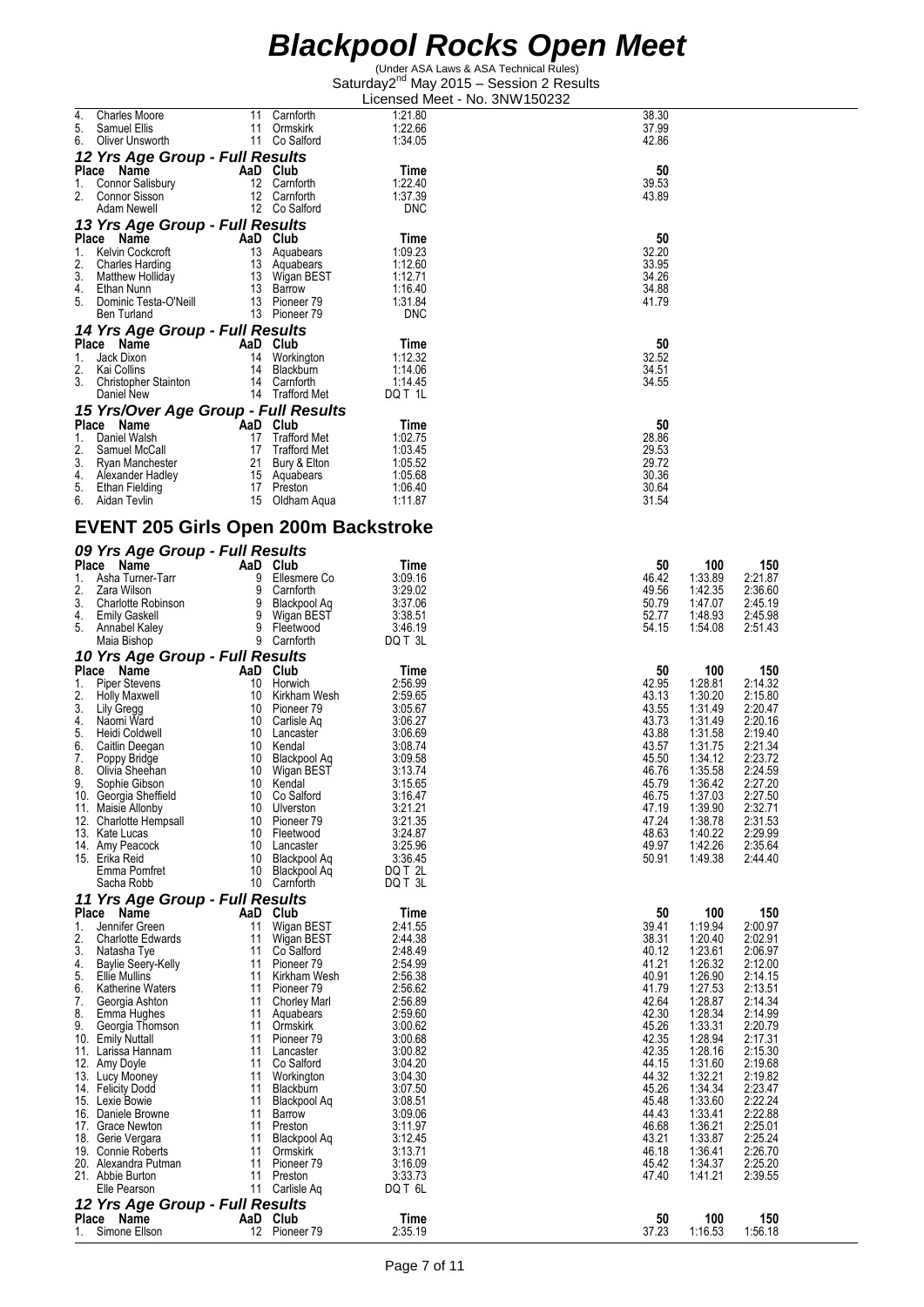(Under ASA Laws & ASA Technical Rules) Saturday2<sup>nd</sup> May 2015 - Session 2 Results Licensed Meet - No. 3NW150232

|     |                                              |          |                       | LICENSED MEET - NO. 3NW T50Z3Z |                |         |                    |
|-----|----------------------------------------------|----------|-----------------------|--------------------------------|----------------|---------|--------------------|
| 2.  | Ciara Harrison                               | 12       | Oldham Aqua           | 2:40.32                        | 39.01          | 1:19.91 | 2:01.13            |
| 3.  | Megan Jones                                  | 12       | Kendal                | 2:44.08                        | 38.11          | 1:21.20 | 2:04.37            |
| 4.  | Eleshia-Paige Wolstenc                       |          | 12 Co Salford         | 2:47.94                        | 39.95          | 1:22.76 | 2:05.74            |
| 5.  | Alisha Hogan                                 |          | 12 Horwich            | 2:48.73                        | 38.24          | 1:22.42 | 2:07.20            |
| 6.  | Jessica Duffy                                |          | 12 Blackpool Aq       | 2:49.18                        | 41.42          | 1:25.18 | 2:08.65            |
| 7.  | Emma Dickson                                 |          | 12 Aquabears          | 2:51.27                        | 40.43          | 1:24.54 | 2:08.25            |
| 8.  | Niamh Speakman                               |          | 12 Wigan BEST         | 2:53.23                        | 40.19          | 1:24.66 | 2:10.33            |
| 9.  | Jessie Robson                                |          | 12 Blackpool Ag       | 2:53.25                        | 41.94          | 1:25.38 | 2:10.80            |
|     | 10. Ellie Jeffs                              |          | 12 Co Salford         | 2:54.30                        | 40.19          | 1:24.68 | 2:10.70            |
|     | 11. Josie Johnson                            | 12       | Kendal                | 2:56.56                        | 41.59          | 1:26.52 | 2:13.76            |
|     | 12. Cara Jones                               |          | 12 Preston            | 2:57.79                        | 42.33          | 1:27.37 | 2:14.29            |
|     | 13. Beth McDonald                            |          | 12 Co Salford         | 3:00.47                        | 41.36          | 1:27.29 | 2:15.16            |
|     | 14. Hannah Eaton                             |          | 12 Lancaster          | 3:01.40                        | 43.11          | 1:29.76 | 2:16.85            |
|     | 15. Abigail Welch                            |          | 12 Blackpool Ag       | 3:01.78                        | 40.77          | 1:26.61 | 3:01.78            |
|     | 16. Alissa Hamilton                          |          | 12 Fleetwood          | 3:02.03                        | 43.77          | 1:29.70 | 2:16.96            |
|     | 13 Yrs Age Group - Full Results              |          |                       |                                |                |         |                    |
|     | Place Name                                   |          | AaD Club              | Time                           | 50             | 100     | 150                |
| 1.  | Daisy Jones                                  | 13       | Biddulph              | 2:37.72                        | 37.93          | 1:18.49 | 1:58.88            |
| 2.  | Hannah Sheehan                               |          | 13 Wigan BEST         | 2:39.43                        | 36.35          | 1:16.64 | 1:58.20            |
| 3.  |                                              |          |                       | 2:39.92                        | 38.40          |         |                    |
|     | Jodie Beck                                   |          | 13 Blackburn          |                                |                | 1:18.97 | 2:00.00            |
| 4.  | Elizabeth Duffy                              |          | 13 Blackpool Aq       | 2:41.33                        | 38.36          | 1:19.52 | 2:01.33<br>2:02.43 |
| 5.  | Fern McGovern                                |          | 13 Blackpool Aq       | 2:42.18                        | 37.53          | 1:19.69 | 2:03.98            |
| 6.  | Katie Jones                                  |          | 13 Blackpool Aq       | 2:45.45                        | 39.91          | 1:21.84 |                    |
| 7.  | <b>Emily Sharpe</b>                          |          | 13 Pioneer 79         | 2:45.77                        | 39.34          | 1:21.26 | 2:04.03            |
| 8.  | Eleanor Rea                                  |          | 13 Ormskirk           | 2:46.02                        | 39.54          | 1:22.70 | 2:07.01            |
| 9.  | Alexandra Agliolo                            |          | 13 Kendal             | 2:49.59                        | 38.75          | 1:21.56 | 2:06.01            |
|     | 10. Lydia Denby                              |          | 13 Carnforth          | 2:49.86                        | 41.36          | 1:24.61 | 2:08.44            |
|     | 11. Emma White                               |          | 13 Wigan BEST         | 2:50.07                        | 39.24          | 1:21.42 | 2:05.51            |
|     | 12. Charlotte Bacon                          |          | 13 Oldham Aqua        | 2:50.90                        | 40.21          | 1:23.94 | 2:08.13            |
|     | 13. Olivia Gordon                            |          | 13 Pioneer 79         | 3:09.34                        | 44.38          | 1:32.13 | 2:21.03            |
|     | Tallula Hughes                               |          | 13 Bolton             | <b>DNC</b>                     |                |         |                    |
|     | 14 Yrs Age Group - Full Results              |          |                       |                                |                |         |                    |
|     | Place Name                                   |          | AaD Club              | Time                           | 50             | 100     | 150                |
| 1.  | Holly Jones                                  | 14       | Biddulph              | 2:33.19                        | 36.43          | 1:15.19 | 1:54.39            |
| 2.  | Chloe Davey                                  | 14       | Oldham Aqua           | 2:37.10                        | 35.94          | 1:15.99 | 1:57.05            |
| 3.  | <b>Tilly Bowie</b>                           | 14       | Blackpool Aq          | 2:46.69                        | 39.23          | 1:21.51 | 2:04.73            |
|     | Ellie Fox                                    |          | 14 Blackpool Aq       | DQ 8                           |                |         |                    |
|     | 15 Yrs/Over Age Group - Full Results         |          |                       |                                |                |         |                    |
|     | Place Name                                   | AaD Club |                       | Time                           | 50             | 100     | 150                |
|     |                                              |          | 16 Barrow             | 2:33.14                        | 36.93          |         |                    |
| 1.  | Annabelle McBratney                          |          |                       |                                |                | 1:16.63 | 1:55.93            |
| 2.  | Chloe Whatmough                              |          | 15 Aquabears          | 2:35.12                        | 37.05          | 1:16.43 | 1:56.05            |
| 3.  | Georgia Howarth                              |          | 15 Aquabears          | 2:39.37                        | 37.40          | 1:17.61 | 1:59.31            |
| 4.  | <b>Emily Armstrong</b>                       |          | 15 Preston            | 2:43.73                        | 37.61          | 1:18.64 | 2:01.61            |
|     |                                              |          |                       |                                |                |         |                    |
|     |                                              |          |                       |                                |                |         |                    |
|     | <b>EVENT 206 Boys Open 100m Breaststroke</b> |          |                       |                                |                |         |                    |
|     |                                              |          |                       |                                |                |         |                    |
|     | 09 Yrs Age Group - Full Results              |          |                       |                                |                |         |                    |
|     | Place Name                                   |          | AaD Club              | Time                           | 50             |         |                    |
| 1.  | Aidan Duffin                                 | 9        | Lancaster             | 1:45.89                        | 49.42          |         |                    |
| 2.  | Oliver Covill                                | 9        | Preston               | 1.46.81                        | 50.13          |         |                    |
| 3.  | William Havers-Strong                        |          | 9 Pioneer 79          | 1:57.01                        | 55.76          |         |                    |
|     | 10 Yrs Age Group - Full Results              |          |                       |                                |                |         |                    |
|     | Place Name                                   |          | AaD Club              | Time                           | 50             |         |                    |
| 1.  | Harry Robinson                               | 10       | Pioneer <sub>79</sub> | 1:37.34                        | 46.77          |         |                    |
| 2.  | Sam Gallagher                                | 10       | Barrow                | 1:39.17                        | 47.44          |         |                    |
| 3.  | Samuel Burton                                | 10       | Preston               | 1:40.70                        | 46.78          |         |                    |
| 4.  | Alex Tallon                                  | 10       | Kendal                | 1:44.46                        | 50.59          |         |                    |
| 5.  | Ace Bower                                    | 10       | Carnforth             | 1:44.88                        | 47.95          |         |                    |
| 6.  | Rhys Ashton                                  | 10       | Carnforth             | 1:45.40                        | 50.33          |         |                    |
| 7.  | Tuncay Ozturk                                | 10       | Fleetwood             | 1:48.34                        | 52.11          |         |                    |
| 8.  | Samuel Fenton                                | 10       | Pioneer 79            | 1:50.32                        | 52.91          |         |                    |
| 9.  | Jake Cooper                                  | 10       | Pioneer <sub>79</sub> |                                | 52.58          |         |                    |
|     | 10. Joshua Latham                            | 10       | Aquabears             | 1:51.38<br>1:53.35             | 52.76          |         |                    |
|     | 11. Luke Jones                               | 10       | Fleetwood             | 1:58.58                        | 55.05          |         |                    |
|     |                                              | 10       | Fleetwood             | 2:00.46                        | 54.82          |         |                    |
|     | 12. Joseph Holding<br>Harry Bentham          | 10       | Pioneer <sub>79</sub> | <b>DNC</b>                     |                |         |                    |
|     | Adam Dickson                                 | 10       | Aquabears             | DQ 8                           |                |         |                    |
|     |                                              |          |                       |                                |                |         |                    |
|     | 11 Yrs Age Group - Full Results              |          |                       |                                |                |         |                    |
|     | Place<br>Name                                |          | AaD Club              | Time                           | 50             |         |                    |
| 1.  | <b>Toby Ranson</b>                           | 11       | Aquabears             | 1:30.76                        | 43.24          |         |                    |
| 2.  | Benjamin Havers-Strong                       | 11       | Pioneer 79            | 1:32.35                        | 44.28          |         |                    |
| 3.  | <b>Harry Curtis</b>                          | 11       | Copeland              | 1:33.23                        | 44.49          |         |                    |
| 4.  | Samuel Ellis                                 | 11       | Ormskirk              | 1:34.25                        | 44.98          |         |                    |
| 5.  | Malachy Duffin                               | 11       | Lancaster             | 1:35.81                        | 45.13          |         |                    |
| 6.  | Maximus Knowles                              | 11       | Aquabears             | 1:36.85                        | 45.55          |         |                    |
| 7.  | George Cookson                               | 11       | Carnforth             | 1:37.72                        | 47.04          |         |                    |
| 8.  | <b>Ryan Potter</b>                           | 11       | Blackpool Aq          | 1:37.87                        | 46.04          |         |                    |
| 9.  | Angus Lawton                                 | 11       | Ormskirk              | 1:37.98                        | 48.42          |         |                    |
|     | 10. Liam Donohoe                             | 11       | Horwich               | 1:39.64                        | 48.62          |         |                    |
| 11. | Adam Scrutton<br>12. William Blair           | 11<br>11 | Ormskirk<br>Aquabears | 1:40.90<br>1:42.30             | 46.05<br>48.16 |         |                    |

12. William Blair 11 Aquabears 1:42.30<br>
13. Archibald Lawton 11 Ormskirk 1:44.54<br>
14. Samuel Howarth 11 Aquabears 1:45.09<br>
16. Joshua Rigby 11 Camforth 1:54.33<br>
16. Joshua Rigby 11 Camforth 1:54.33<br>
15.3.35 13. Archibald Lawton 11 Ormskirk 1:44.54 49.62 14. Samuel Howarth 11 Aquabears 1:45.09 49.18 15. Aleksander Tokarski 11 Carnforth 1:45.91 49.47 16. Joshua Rigby 11 Carnforth 1:54.33 53.35

**Place Name AaD Club Time 50**

*12 Yrs Age Group - Full Results*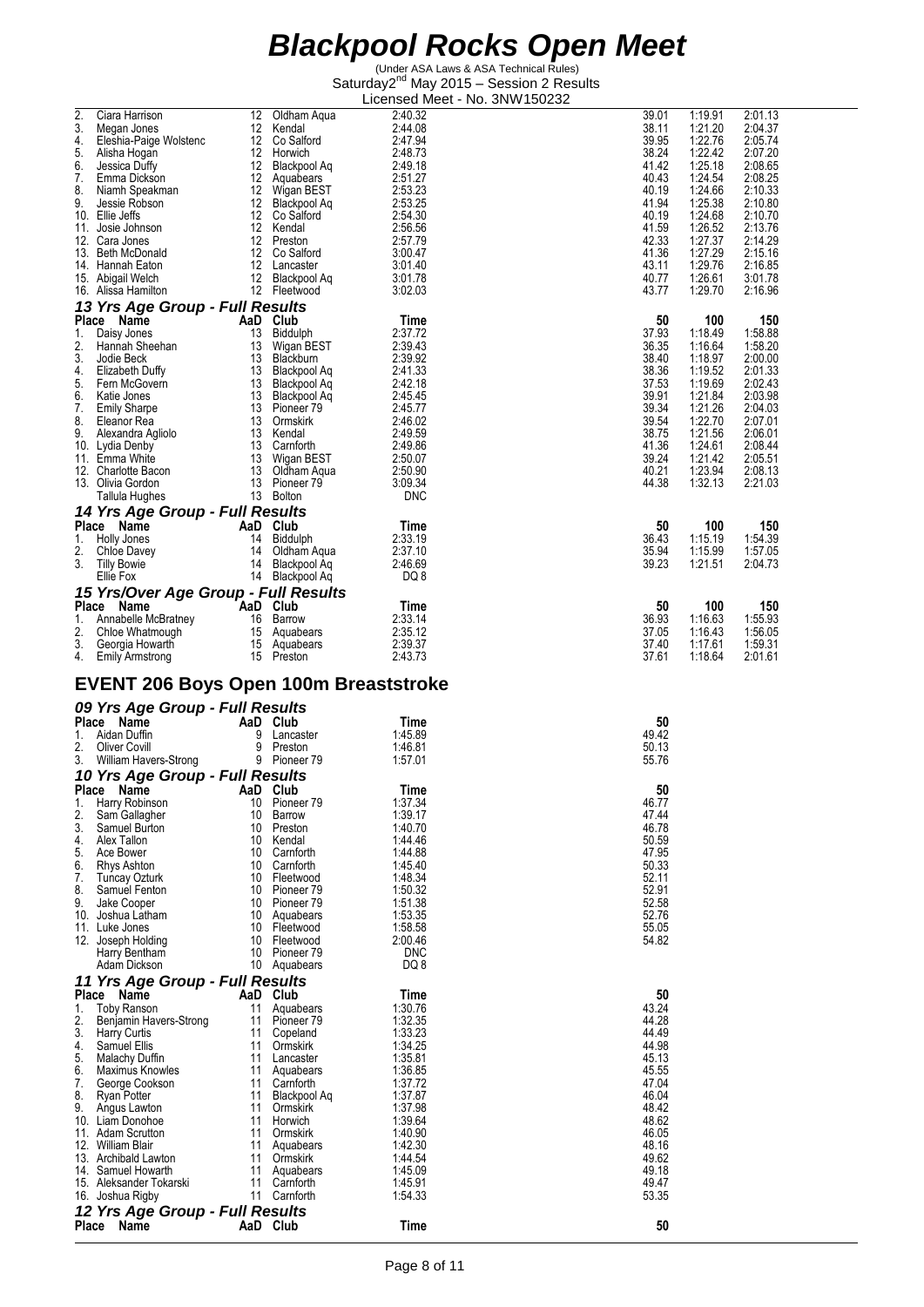(Under ASA Laws & ASA Technical Rules) Saturday2<sup>nd</sup> May 2015 - Session 2 Results Licensed Meet - No. 3NW150232

| 1.          | <b>Jake Wissett</b>                         | 12       | Ormskirk                      | 1:27.73            | 41.91          |
|-------------|---------------------------------------------|----------|-------------------------------|--------------------|----------------|
| 2.          | Connor White                                | 12       | Carnforth                     | 1:31.13            | 42.64          |
| 3.<br>4.    | Rory Ward<br>Jack Sheffield                 | 12       | Carlisle Aq<br>12 Co Salford  | 1:32.35<br>1:33.52 | 42.76<br>44.01 |
| 5.          | Ryan McGreevy                               |          | 12 Fleetwood                  | 1:36.27            | 45.97          |
| 6.          | Harry Shaw                                  |          | 12 Lancaster                  | 1:36.37            | 45.98          |
| 7.          | Connor Sisson                               |          | 12 Carnforth                  | 1:40.34            | 47.48          |
| 8.          | Euan McCorquodale                           |          | 12 Oldham Aqua                | 1:44.08            | 48.09          |
|             | Louis Ponti                                 |          | 12 Blackburn                  | DQ 9               |                |
|             | 13 Yrs Age Group - Full Results             |          |                               |                    |                |
|             | Place Name                                  |          | AaD Club                      | Time               | 50             |
| 1.<br>2.    | Charles Harding<br>Ethan Nunn               | 13<br>13 | Aquabears                     | 1:17.92<br>1:18.56 | 36.87<br>35.98 |
| 3.          | Lewis Maylor                                |          | Barrow<br>13 Oldham Aqua      | 1:24.01            | 38.66          |
| 4.          | Matthew Crabtree                            |          | 13 Carnforth                  | 1:27.73            | 41.52          |
| 5.          | Kelvin Cockcroft                            |          | 13 Aquabears                  | 1:29.27            | 42.27          |
| 6.          | Joshua Pate                                 |          | 13 Stockport Mo               | 1.29.46            | 42.32          |
| 7.          | Dominic Testa-O'Neill                       |          | 13 Pioneer 79                 | 1:30.55            | 42.16          |
| 8.<br>9.    | Jake Bryant<br>Kian Horan                   |          | 13 Kendal<br>13 Blackpool Aq  | 1:30.83<br>1:34.13 | 43.38<br>44.32 |
|             | 10. Oliver Johnstone                        |          | 13 Droylsden                  | 1:35.51            | 45.43          |
|             | Ben Turland                                 |          | 13 Pioneer 79                 | <b>DNC</b>         |                |
|             | 14 Yrs Age Group - Full Results             |          |                               |                    |                |
|             | Place Name                                  |          | AaD Club                      | Time               | 50             |
| 1.          | Harry Brothwood                             |          | 14 Fleetwood                  | 1:17.91            | 36.80          |
| 2.          | Daniel New                                  |          | 14 Trafford Met               | 1:19.23            | 36.98          |
| 3.<br>4.    | Jack Dixon                                  |          | 14 Workington                 | 1:23.33<br>1:24.23 | 39.96<br>39.87 |
| 5.          | Christopher Stainton<br>Ciaran Jarvis       |          | 14 Carnforth<br>14 Co Salford | 1:25.23            | 41.08          |
| 6.          | Ethan Scrutton                              |          | 14 Ormskirk                   | 1:26.61            | 41.38          |
| 7.          | Gregor Fletcher                             |          | 14 Kendal                     | 1.27.26            | 41.24          |
|             | 15 Yrs/Over Age Group - Full Results        |          |                               |                    |                |
|             | Place Name                                  |          | AaD Club                      | Time               | 50             |
| 1.          | Daniel Walsh                                | 17       | <b>Trafford Met</b>           | 1.13.07            | 33.96          |
| 2.          | Joseph Minopoli                             | 15       | Oldham Aqua                   | 1:18.06            | 35.13          |
|             | <b>EVENT 207 Girls Open 100m Freestyle</b>  |          |                               |                    |                |
|             |                                             |          |                               |                    |                |
|             | 09 Yrs Age Group - Full Results             |          |                               |                    |                |
|             | Place Name                                  |          | AaD Club                      | Time               | 50             |
| 1.          | Ella Blocksridge                            | 9        | Co Salford                    | 1.20.78            | 38.85          |
|             |                                             |          |                               |                    |                |
| 2.          | Elizabeth Wareing                           |          | 9 Lancaster                   | 1:22.55            | 39.38          |
| 3.<br>4.    | Mia Smith                                   |          | 9 Pioneer 79                  | 1:22.64            | 39.25          |
| 5.          | Isobelle Robb<br>Hannah McMillan            |          | 9 Tyldesley<br>9 Carnforth    | 1:23.13<br>1:25.94 | 39.29<br>40.89 |
| 6.          | Asha Turner-Tarr                            |          | 9 Ellesmere Co                | 1:28.24            | 42.92          |
| 7.          | Jessica Cocker                              |          | 9 Oldham Aqua                 | 1:28.53            | 41.96          |
| 8.          | Rachel Waters                               |          | 9 Pioneer 79                  | 1:29.15            | 42.26          |
| 9.          | Gabrielle Booth                             |          | 9 Oldham Aqua                 | 1:30.96            | 43.13          |
|             | 10. Emily Gaskell<br>11. Charlotte Robinson |          | 9 Wigan BEST                  | 1:31.61<br>1:32.72 | 43.44<br>44.12 |
|             | 12. Alice Jones                             | 9        | 9 Blackpool Aq<br>Preston     | 1:37.29            | 45.18          |
|             | 13. Arwen Bosworth                          | 9        | Aquabears                     | 1:37.49            | 45.63          |
|             | 14. Anya White                              | 9        | Carnforth                     | 1:37.56            | 44.37          |
|             | 15. Emily Latham                            | 9        | Aquabears                     | 1:37.99            | 45.98          |
|             | 16. Abbie McDonald<br>17. Annabel Kaley     | 9<br>9   | Co Salford<br>Fleetwood       | 1:38.94<br>1:39.14 | 46.10<br>49.84 |
|             | 18. Sarah Brook                             | 9        | Blackpool Aq                  | 1:39.94            | 45.48          |
|             | 19. Millie Newsham                          | 9        | Blackpool Aq                  | 1:40.69            | 45.78          |
|             | 20. Eve Dorrington                          | 9        | Aquabears                     | 1.49.62            | 51.70          |
|             | <b>Charlotte Tilley</b>                     | 9        | Aquabears                     | DQ 9               |                |
|             | 10 Yrs Age Group - Full Results             |          |                               |                    |                |
| Place<br>1. | Name<br>Kirsten Dronsfield                  | 10       | AaD Club<br>Aquabears         | Time<br>1:12.13    | 50<br>34.97    |
| 2.          | Meadow Dronsfield                           | 10       | Aquabears                     | 1:15.63            | 36.91          |
| 3.          | Naomi Ward                                  | 10       | Carlisle Aq                   | 1:18.23            | 36.03          |
| 4.          | Amelia Woods                                | 10       | Fleetwood                     | 1:18.26            | 38.30          |
| 5.          | Lola Baron                                  | 10       | Blackburn                     | 1:19.19            | 37.32          |
| 6.          | Beth Hyland                                 | 10       | <b>Trafford Met</b>           | 1:19.48            | 39.42          |
| 7.<br>8.    | Rebecca Thomas Reid<br>Kate Lucas           | 10<br>10 | Kirkham Wesh<br>Fleetwood     | 1:19.51<br>1:19.72 | 38.44<br>37.63 |
| 9.          | Sophie Park                                 | 10       | Oldham Aqua                   | 1:19.76            | 38.39          |
| 9.          | Lily Gregg                                  | 10       | Pioneer 79                    | 1:19.76            | 37.93          |
|             | 11. Poppy Bridge                            | 10       | Blackpool Aq                  | 1:20.69            | 38.24          |
|             | 12. Roisin O'Connor<br>13. Wiktoria Wodz    | 10<br>10 | Ormskirk<br>Co Salford        | 1:21.52<br>1:22.16 | 38.33<br>39.12 |
|             | 14. Emelie Byrom                            | 10       | Oldham Aqua                   | 1:22.17            | 37.89          |
|             | 15. Georgia Sheffield                       | 10       | Co Salford                    | 1:22.41            | 39.38          |
|             | 16. Ellie Howley                            | 10       | Carnforth                     | 1:23.54            | 38.98          |
|             | 17. Zara Newby                              | 10       | Copeland                      | 1:23.55            | 40.43          |
|             | 18. Molly Jones<br>19. Sacha Robb           | 10<br>10 | Ormskirk<br>Carnforth         | 1:25.53<br>1:25.71 | 39.91<br>41.18 |
|             | 20. Emma Mews                               | 10       | Preston                       | 1:27.66            | 40.20          |
|             | 21. Maisie Allonby<br>22. Isabelle New      | 10<br>10 | Ulverston<br>Trafford Met     | 1:27.86<br>1:29.35 | 40.85<br>42.12 |

23. Ella Prescott 10 Ormskirk 1:29.62 40.35 24. Jessica Zhou 10 Blackpool Aq 1:29.92 42.30 25. Erika Reid 10 Blackpool Aq 1:33.75 43.54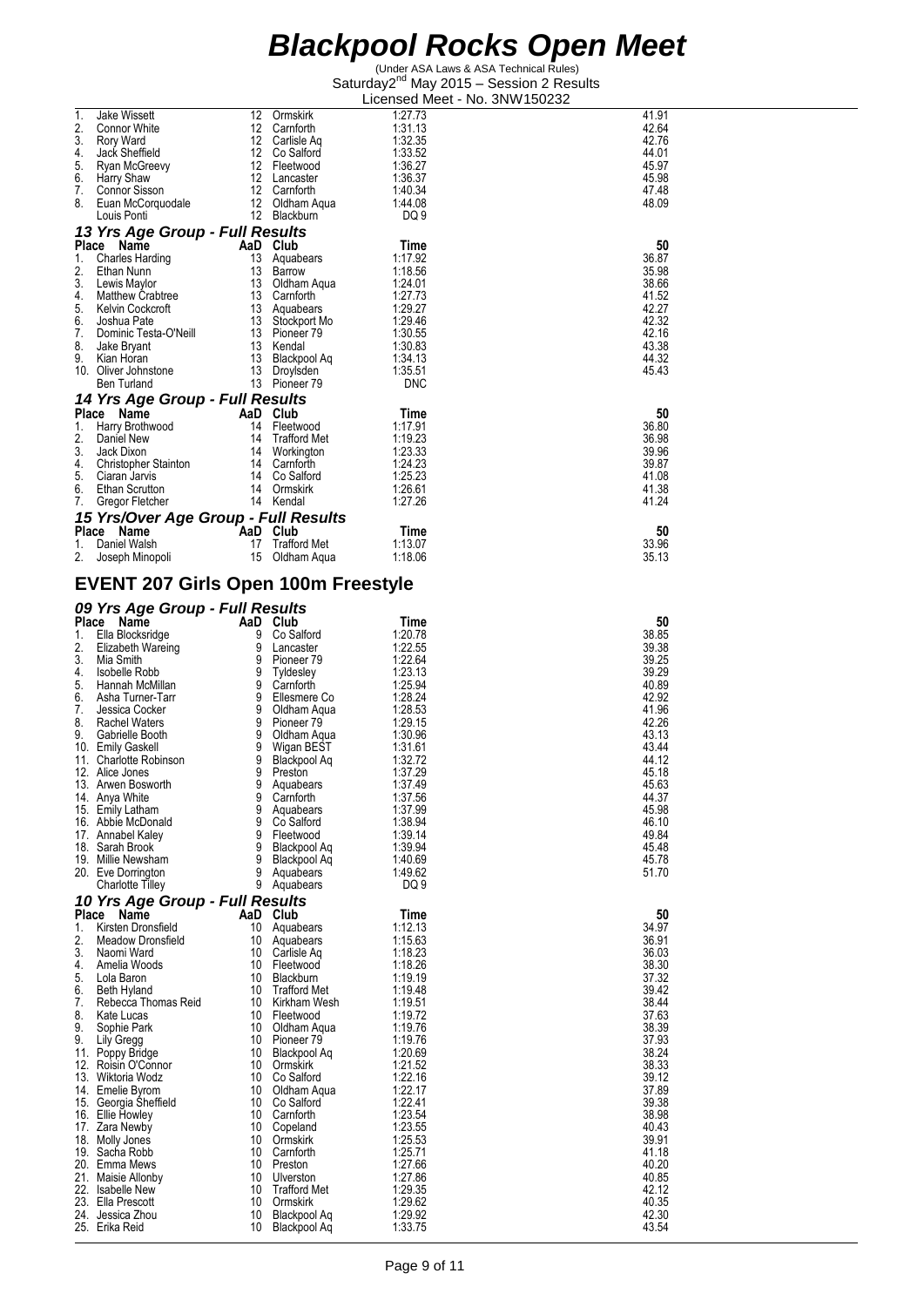| 26.      | Katherine Mangan                              | 10       | Preston                             | 1:34.37            | 43.48          |
|----------|-----------------------------------------------|----------|-------------------------------------|--------------------|----------------|
|          | 27. Eleanor New                               | 10       | <b>Trafford Met</b>                 | 1:36.10            | 45.12          |
|          | 28. Victoria Hadley                           | 10       | Aquabears                           | 1:38.96            | 46.02          |
|          | <b>Felicity Barnes</b>                        | 10       | Blackpool Aq                        | DQ 10              |                |
|          | 11 Yrs Age Group - Full Results               |          |                                     |                    |                |
|          | Place Name                                    |          | AaD Club                            | Time               | 50             |
| 1.       | Jennifer Green                                | 11       | Wigan BEST                          | 1:04.81            | 31.30          |
| 2.<br>3. | Mia Greenough                                 | 11<br>11 | Wigan BEST                          | 1:07.16<br>1:11.17 | 32.75<br>34.21 |
| 4.       | Amy Harrison<br>Ellie Mullins                 | 11       | Oldham Aqua<br>Kirkham Wesh         | 1:12.45            | 34.42          |
| 5.       | Baylie Seery-Kelly                            | 11       | Pioneer 79                          | 1:12.62            | 34.35          |
| 6.       | Stephanie Atkinson                            | 11       | Horwich                             | 1:13.24            | 34.78          |
| 7.       | Isabelle Hartley                              | 11       | Aquabears                           | 1:13.50            | 34.18          |
| 8.       | Emma Hughes                                   | 11       | Aquabears                           | 1:13.61            | 35.50          |
| 9.       | Alexandra Brophy                              | 11       | Kirkham Wesh                        | 1:13.67            | 34.96<br>35.57 |
|          | 10. Felicity Dodd<br>11. Natalie Charlesworth | 11<br>11 | Blackburn<br>Garstang               | 1:14.07<br>1:14.48 | 35.82          |
|          | 12. Larissa Hannam                            | 11       | Lancaster                           | 1:14.61            | 35.79          |
|          | 13. Lois Postlethwaite                        | 11       | Barrow                              | 1:15.64            | 35.97          |
|          | 14. Sophia Singleton                          | 11       | Fleetwood                           | 1:15.66            | 36.40          |
|          | 15. Emily Unsworth                            | 11       | Aquabears                           | 1:16.05            | 36.67          |
|          | 16. Kenzi Ormerod                             | 11       | Pioneer <sub>79</sub>               | 1:16.09            | 36.81          |
|          | 17. Ella Price                                | 11<br>11 | Oldham Aqua<br>Co Salford           | 1:16.18<br>1:16.67 | 35.79<br>36.17 |
|          | 18. Amy Doyle<br>19. Leeza McHugh             | 11       | Fleetwood                           | 1:16.70            | 36.03          |
|          | 20. Elle Pearson                              | 11       | Carlisle Ag                         | 1:16.77            | 35.91          |
|          | 21. Alice Eastwood                            | 11       | Kendal                              | 1:17.22            | 37.14          |
|          | 22. Niamh Shuttleworth                        | 11       | Copeland                            | 1:17.26            | 35.90          |
|          | 23. Alice Sands                               | 11       | Carnforth                           | 1:17.75            | 35.40          |
|          | 24. Sarah Ransome                             | 11       | Aguabears                           | 1:17.84            | 37.75          |
|          | 25. Georgia Thomson                           | 11<br>11 | Ormskirk<br>Pioneer <sub>79</sub>   | 1:18.22<br>1:18.25 | 38.56<br>37.98 |
|          | 26. Emily Nuttall<br>27. Millie Waddington    | 11       | Pioneer <sub>79</sub>               | 1:18.90            | 36.99          |
|          | 28. Abby Wright                               | 11       | Workington                          | 1:19.74            | 39.27          |
|          | 29. Alice Robins                              | 11       | Bury & Elton                        | 1:20.43            | 38.21          |
|          | 30. Samantha Laister                          | 11       | Oldham Aqua                         | 1:20.64            | 38.65          |
|          | 31. Olivia Hughes                             | 11       | Co Salford                          | 1:21.02            | 39.08          |
|          | 32. Emily Brook                               | 11       | Blackpool Aq                        | 1:21.52            | 38.90          |
|          | 33. Lexie Bowie                               | 11       | Blackpool Aq                        | 1:21.79            | 38.69          |
|          | 34. Grace Newton<br>35. Sophia Larkin         | 11<br>11 | Preston<br>Blackpool Aq             | 1:21.92<br>1:22.76 | 38.77<br>38.69 |
|          | 36. Alexandra Putman                          | 11       | Pioneer <sub>79</sub>               | 1:23.80            | 38.82          |
|          | 37. Abbie Brennand                            | 11       | <b>Chorley Marl</b>                 | 1:24.02            | 40.84          |
|          | 38. Tenique Taljard                           | 11       | Oldham Aqua                         | 1:24.16            | 39.09          |
|          | 39. Emily Oldham                              | 11       | Aguabears                           | 1:25.53            | 38.93          |
|          |                                               | 11       | Blackpool Aq                        | 1:27.05            | 40.38          |
|          | 40. Gerie Vergara                             |          |                                     |                    |                |
|          | 41. Freya Wissett                             | 11       | Ormskirk                            | 1:27.68            | 41.05          |
|          | 42. Abigail Robinson                          | 11       | Blackpool Aq                        | 1:28.09            | 41.48          |
|          | 43. Maisie Owen                               | 11       | <b>Chorley Marl</b>                 | 1:28.36            | 42.66          |
|          | 44. Abbie Burton                              | 11       | Preston                             | 1:28.56            | 39.13          |
|          | Georgia Ashton                                |          | 11 Chorley Marl                     | DNF                |                |
|          | 12 Yrs Age Group - Full Results<br>Place Name | AaD      | Club                                | Time               | 50             |
| 1.       | Emma Blair                                    | 12       | Aquabears                           | 1:06.94            | 32.19          |
| 2.       | Izabel Forrest                                |          | 12 Pioneer 79                       | 1:06.99            | 32.19          |
| 3.       | <b>Fallon Cooney</b>                          | 12       | Aquabears                           | 1:08.13            | 32.69          |
| 4.       | Katherine Baker                               |          | 12 Wigan BEST                       | 1:08.16            | 32.47          |
| 5.       | <b>Charlotte Meakin</b>                       |          | 12 Wigan BEST                       | 1:08.74            | 33.04          |
| 6.       | Samantha Ashe                                 | 12       | Blackpool Ag                        | 1:08.80            | 33.04          |
| 7.<br>8. | Alisha Hogan<br>Jasmine James                 |          | 12 Horwich<br>12 Leyland Barr       | 1:08.86<br>1:09.09 | 32.98<br>32.30 |
| 9.       | Emma Dickson                                  |          | 12 Aquabears                        | 1:10.09            | 33.52          |
|          | 10. Niamh Speakman                            |          | 12 Wigan BEST                       | 1:10.66            | 33.92          |
|          | 11. Jessie Robson                             | 12       | Blackpool Aq                        | 1:10.93            | 34.90          |
|          | 12. Ciara Harrison                            | 12       | Oldham Aqua                         | 1:11.30            | 34.67          |
|          | 13. Lucy Stephenson                           | 12       | Copeland                            | 1:11.63            | 34.16          |
|          | 14. Jessica Duffy                             | 12       | Blackpool Aq<br>12 Garstang         | 1:12.12<br>1:12.27 | 34.72<br>34.98 |
|          | 15. Jessica Critchley<br>16. Kiera Richmond   |          | 12 Carnforth                        | 1:12.40            | 34.59          |
|          | 17. Eleshia-Paige Wolstenc                    |          | 12 Co Salford                       | 1:12.73            | 35.40          |
|          | 18. Sarah Catherall                           | 12       | Oldham Aqua                         | 1:13.37            | 35.99          |
|          | 19. Eleanor Fuggle                            | 12       | Colne                               | 1:14.68            | 34.46          |
|          | 20. Josie Johnson                             | 12       | Kendal                              | 1:14.76            | 35.73          |
|          | 21. Ellie Jeffs                               |          | 12 Co Salford<br>12 Fleetwood       | 1:15.06            | 35.61<br>37.15 |
|          | 22. Alissa Hamilton<br>23. Keira Dunstan      | 12       | <b>Chorley Marl</b>                 | 1:15.48<br>1:15.88 | 37.27          |
|          | 24. Charlotte Barnes                          | 12       | Blackpool Aq                        | 1:15.93            | 35.02          |
|          | 25. Lily Boswell                              |          | 12 Fleetwood                        | 1:16.04            | 36.34          |
|          | 25. Taija Smith                               |          | 12 Fleetwood                        | 1:16.04            | 36.30          |
|          | 27. Macy Laurie                               |          | 12 Oldham Aqua                      | 1:16.39            | 36.72          |
|          | 28. Alysha Garton                             | 12       | Co Salford                          | 1:16.70            | 35.83          |
|          | 29. Cara Jones                                |          | 12 Preston                          | 1:17.53            | 36.48          |
|          | 30. Abigail Welch<br>31. Nadia Edwards        | 12       | <b>Blackpool Aq</b><br>12 Aquabears | 1:17.79<br>1:18.22 | 36.49<br>37.27 |
|          | 32. Alex Stead                                |          | 12 Aguabears                        | 1:18.31            | 36.97          |
|          | 33. Ellie Lomax                               |          | 12 Oldham Aqua                      | 1:18.50            | 37.21          |
|          | 34. Daisy Moorhouse                           |          | 12 Aguabears                        | 1:18.51            | 37.74          |
|          | 35. Holly Satterly<br>36. Beth Moulton        |          | 12 Lancaster<br>12 Aquabears        | 1:18.54<br>1:19.22 | 35.77<br>37.93 |